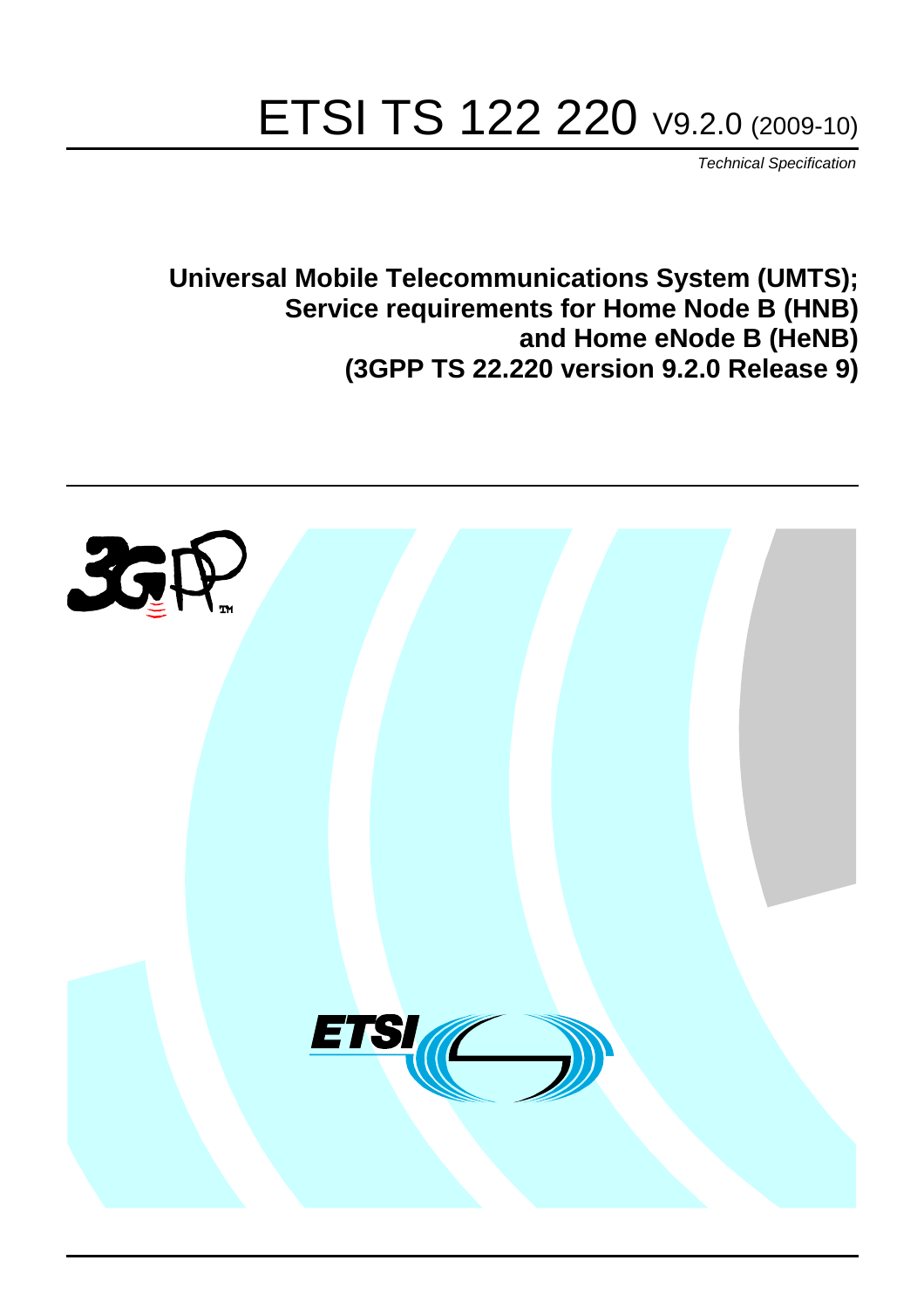Reference RTS/TSGS-0122220v920

> Keywords UMTS

#### *ETSI*

#### 650 Route des Lucioles F-06921 Sophia Antipolis Cedex - FRANCE

Tel.: +33 4 92 94 42 00 Fax: +33 4 93 65 47 16

Siret N° 348 623 562 00017 - NAF 742 C Association à but non lucratif enregistrée à la Sous-Préfecture de Grasse (06) N° 7803/88

#### *Important notice*

Individual copies of the present document can be downloaded from: [http://www.etsi.org](http://www.etsi.org/)

The present document may be made available in more than one electronic version or in print. In any case of existing or perceived difference in contents between such versions, the reference version is the Portable Document Format (PDF). In case of dispute, the reference shall be the printing on ETSI printers of the PDF version kept on a specific network drive within ETSI Secretariat.

Users of the present document should be aware that the document may be subject to revision or change of status. Information on the current status of this and other ETSI documents is available at <http://portal.etsi.org/tb/status/status.asp>

If you find errors in the present document, please send your comment to one of the following services: [http://portal.etsi.org/chaircor/ETSI\\_support.asp](http://portal.etsi.org/chaircor/ETSI_support.asp)

#### *Copyright Notification*

No part may be reproduced except as authorized by written permission. The copyright and the foregoing restriction extend to reproduction in all media.

> © European Telecommunications Standards Institute 2009. All rights reserved.

**DECT**TM, **PLUGTESTS**TM, **UMTS**TM, **TIPHON**TM, the TIPHON logo and the ETSI logo are Trade Marks of ETSI registered for the benefit of its Members.

**3GPP**TM is a Trade Mark of ETSI registered for the benefit of its Members and of the 3GPP Organizational Partners. **LTE**™ is a Trade Mark of ETSI currently being registered

for the benefit of its Members and of the 3GPP Organizational Partners.

**GSM**® and the GSM logo are Trade Marks registered and owned by the GSM Association.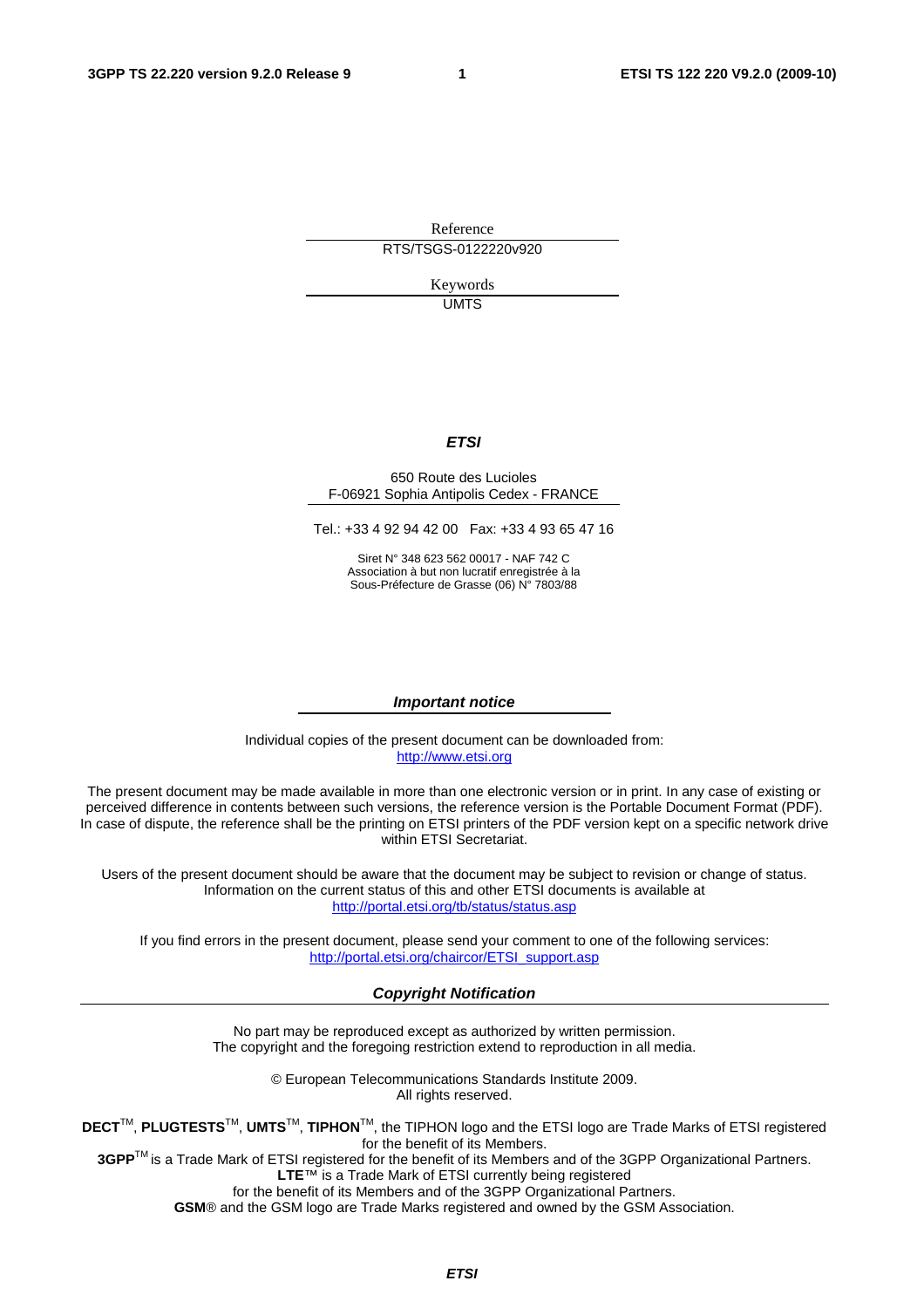## Intellectual Property Rights

IPRs essential or potentially essential to the present document may have been declared to ETSI. The information pertaining to these essential IPRs, if any, is publicly available for **ETSI members and non-members**, and can be found in ETSI SR 000 314: *"Intellectual Property Rights (IPRs); Essential, or potentially Essential, IPRs notified to ETSI in respect of ETSI standards"*, which is available from the ETSI Secretariat. Latest updates are available on the ETSI Web server [\(http://webapp.etsi.org/IPR/home.asp](http://webapp.etsi.org/IPR/home.asp)).

Pursuant to the ETSI IPR Policy, no investigation, including IPR searches, has been carried out by ETSI. No guarantee can be given as to the existence of other IPRs not referenced in ETSI SR 000 314 (or the updates on the ETSI Web server) which are, or may be, or may become, essential to the present document.

## Foreword

This Technical Specification (TS) has been produced by ETSI 3rd Generation Partnership Project (3GPP).

The present document may refer to technical specifications or reports using their 3GPP identities, UMTS identities or GSM identities. These should be interpreted as being references to the corresponding ETSI deliverables.

The cross reference between GSM, UMTS, 3GPP and ETSI identities can be found under <http://webapp.etsi.org/key/queryform.asp>.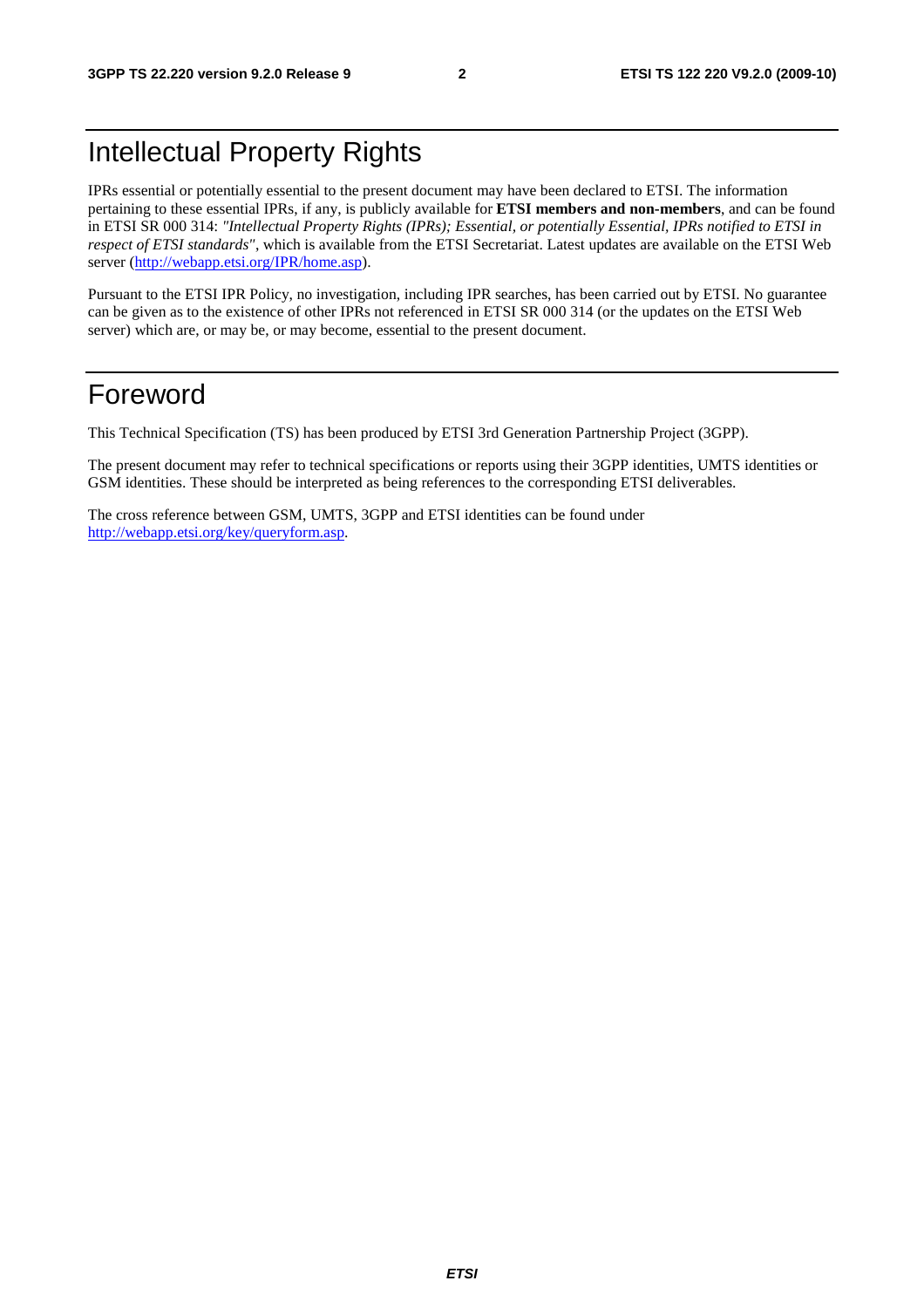#### $\mathbf{3}$

## Contents

| 1              |  |  |  |  |  |  |
|----------------|--|--|--|--|--|--|
| 2              |  |  |  |  |  |  |
| 3              |  |  |  |  |  |  |
| 3.1            |  |  |  |  |  |  |
| 3.2            |  |  |  |  |  |  |
| $\overline{4}$ |  |  |  |  |  |  |
| 4.1            |  |  |  |  |  |  |
| 5              |  |  |  |  |  |  |
| 5.1            |  |  |  |  |  |  |
| 5.2            |  |  |  |  |  |  |
| 5.3            |  |  |  |  |  |  |
| 5.3.1          |  |  |  |  |  |  |
| 5.3.2          |  |  |  |  |  |  |
| 5.4            |  |  |  |  |  |  |
| 5.4.1          |  |  |  |  |  |  |
| 5.4.2<br>5.5   |  |  |  |  |  |  |
| 5.5.1          |  |  |  |  |  |  |
| 5.5.2          |  |  |  |  |  |  |
| 5.5.3          |  |  |  |  |  |  |
| 5.5.4          |  |  |  |  |  |  |
| 5.6            |  |  |  |  |  |  |
| 5.6.1          |  |  |  |  |  |  |
| 5.6.2          |  |  |  |  |  |  |
| 5.7            |  |  |  |  |  |  |
| 5.7.1          |  |  |  |  |  |  |
| 5.7.2          |  |  |  |  |  |  |
| 5.8            |  |  |  |  |  |  |
| 5.9            |  |  |  |  |  |  |
| 5.10           |  |  |  |  |  |  |
|                |  |  |  |  |  |  |
| 6<br>6.1       |  |  |  |  |  |  |
| 6.2            |  |  |  |  |  |  |
|                |  |  |  |  |  |  |
| 7              |  |  |  |  |  |  |
| 7.1            |  |  |  |  |  |  |
| 7.1.1          |  |  |  |  |  |  |
| 8              |  |  |  |  |  |  |
| 8.1            |  |  |  |  |  |  |
| 8.2            |  |  |  |  |  |  |
|                |  |  |  |  |  |  |
| 9              |  |  |  |  |  |  |
| 9.1            |  |  |  |  |  |  |
| 9.2            |  |  |  |  |  |  |
| 9.3            |  |  |  |  |  |  |
| 10             |  |  |  |  |  |  |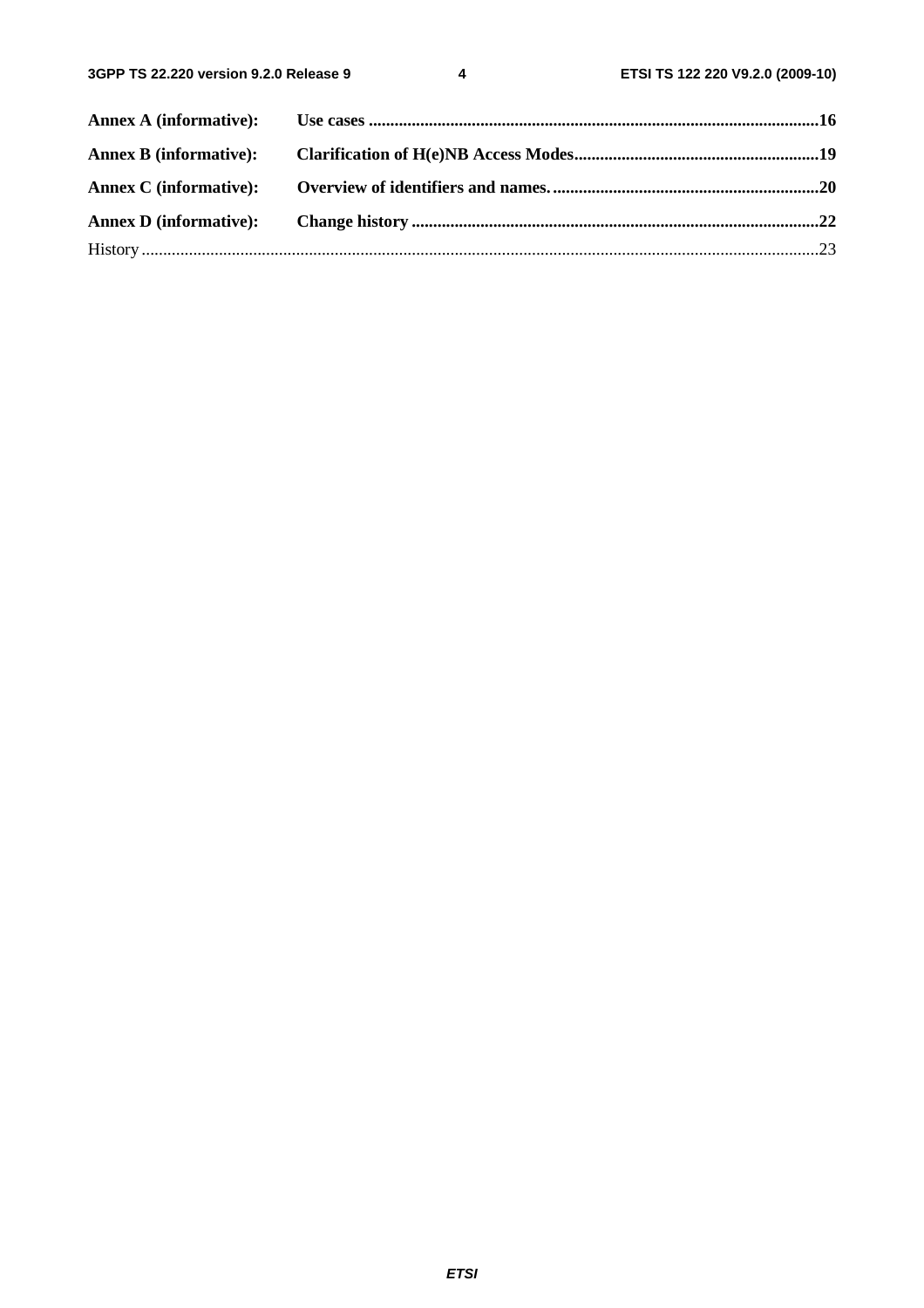## Foreword

This Technical Specification has been produced by the 3<sup>rd</sup> Generation Partnership Project (3GPP).

The contents of the present document are subject to continuing work within the TSG and may change following formal TSG approval. Should the TSG modify the contents of the present document, it will be re-released by the TSG with an identifying change of release date and an increase in version number as follows:

Version x.y.z

where:

- x the first digit:
	- 1 presented to TSG for information;
	- 2 presented to TSG for approval;
	- 3 or greater indicates TSG approved document under change control.
- y the second digit is incremented for all changes of substance, i.e. technical enhancements, corrections, updates, etc.
- z the third digit is incremented when editorial only changes have been incorporated in the document.

## Introduction

In Rel-8, 3GPP has specified the basic functionalities for the support of Home Node B (HNB) and Home eNodeB (HeNB). The requirements for these basic functionalities were captured in TS 22.011.

From Rel-9 onward, it has been agreed to consolidate all the requirements from Rel-8 and further requirements for HNB and HeNB in a new TS, which is this specification.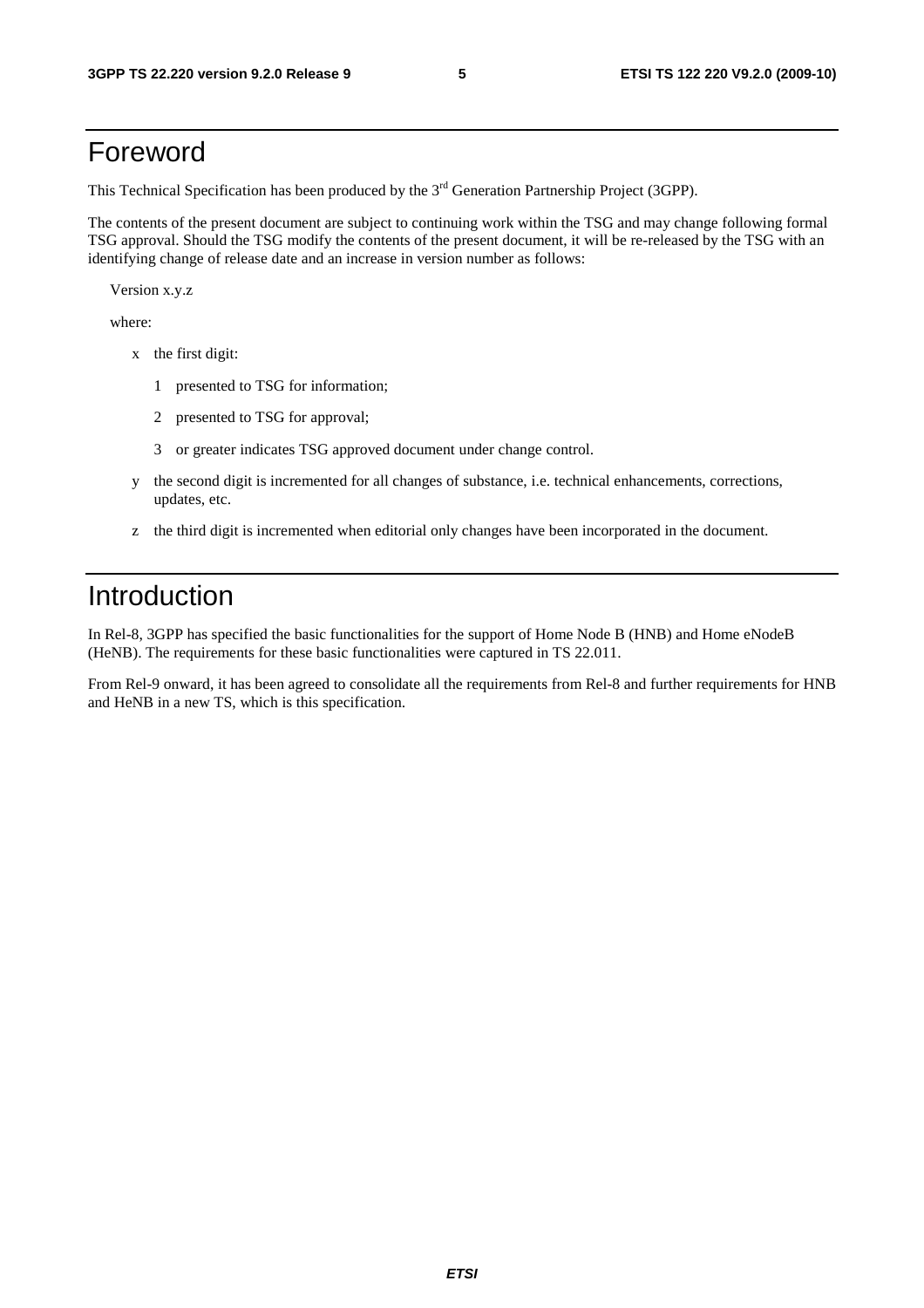### 1 Scope

This specification defines the service requirements for the basic functionalities for the support of Home NodeB (HNB) and Home eNodeB (HeNB) – jointly referred to as  $H(e)NB$  – and the further functionalities that will enable the mobile operators to provide more advanced services as well as improving the user experience.

## 2 References

The following documents contain provisions which, through reference in this text, constitute provisions of the present document.

- References are either specific (identified by date of publication, edition number, version number, etc.) or non-specific.
- For a specific reference, subsequent revisions do not apply.
- For a non-specific reference, the latest version applies. In the case of a reference to a 3GPP document (including a GSM document), a non-specific reference implicitly refers to the latest version of that document *in the same Release as the present document*.
- [1] 3GPP TR 21.905: "Vocabulary for 3GPP Specifications".
- [2] Void
- [3] 3GPP TS 22.246: "Multimedia Broadcast/Multicast Service (MBMS) user services; Stage 1".
- [4] 3GPP TS 22.101: "Service Aspects; Service Principles".
- [5] TR-069 Amendment 2: "CPE WAN Management Protocol v1.1, Broadband Forum", viewable at <http://www.broadband-forum.org/technical/download/TR-069Amendment2.pdf>
- [6] 3GPP TS 25.304: "User Equipment (UE) procedures in idle mode and procedures for cell reselection in connected mode".
- [7] 3GPP TS 36.304: "Evolved Universal Terrestrial Radio Access (E-UTRA); User Equipment (UE) procedures in idle mode".
- [8] 3GPP TS 22.115: "Service aspects; Charging and billing".
- [9] 3GPP TS 22.268: "Public Warning System (PWS) requirements".
- [10] 3GPP TS 22.011: "Service accessibility".

## 3 Definitions, symbols and abbreviations

### 3.1 Definitions

For the purposes of the present document, the terms and definitions given in TR 21.905 [1] and the following apply. A term defined in the present document takes precedence over the definition of the same term, if any, in TR 21.905 [1].

**Closed access mode:** H(e)NB provides services only to its associated CSG members.

**Home based network**: An IP based network in the same premises as, and is connected to, the H(e)NB.

**Hybrid access mode:** H(e)NB provides services to its associated CSG members and to non-CSG members.

**Open access mode:** H(e)NB operates as a normal NodeB or eNodeB.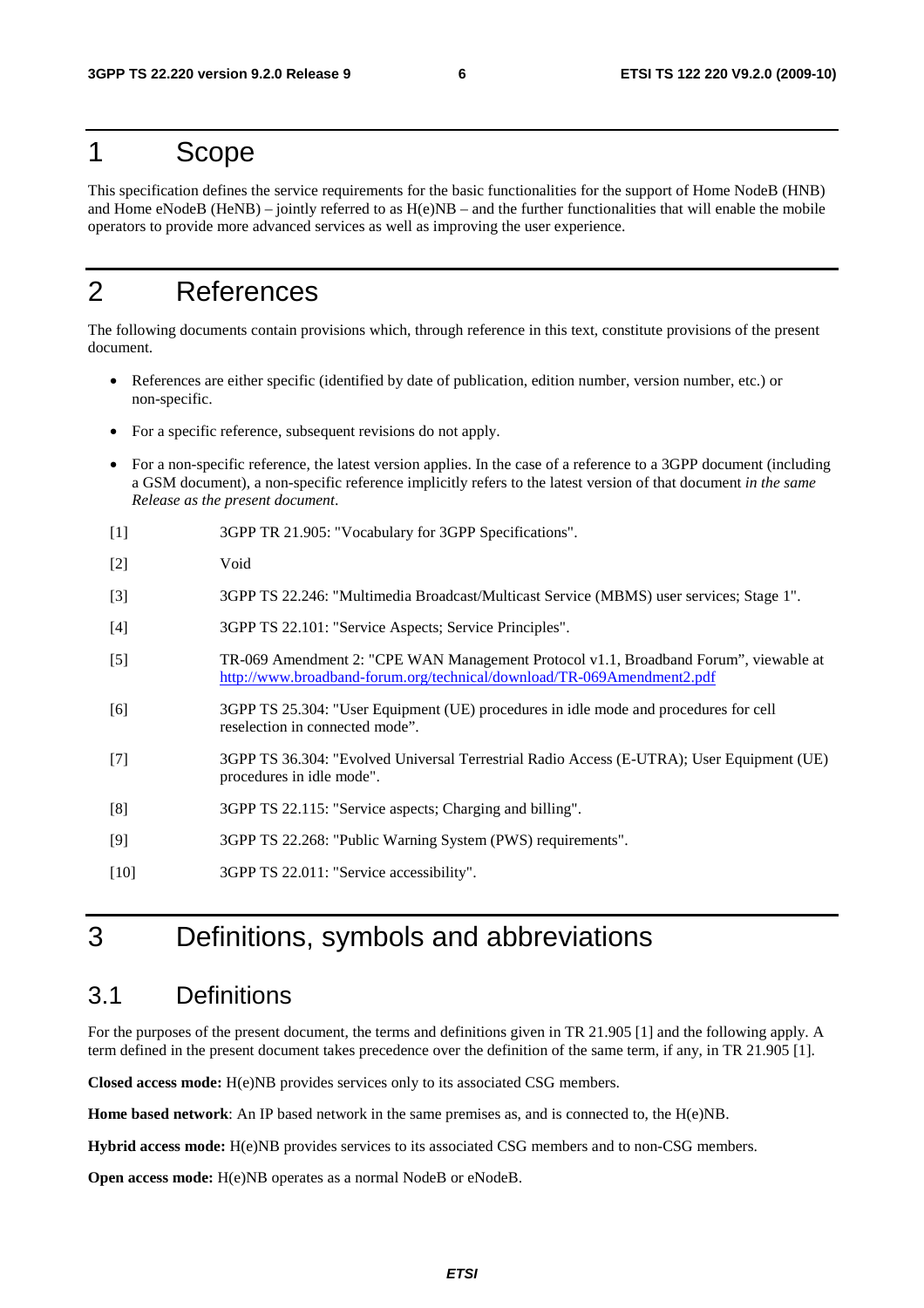**HNB**: A HNB is a Customer-premises equipment that connects a 3GPP UE over UTRAN wireless air interface to a mobile operator's network using a broadband IP backhaul.

**HeNB**: A HeNB is a Customer-premises equipment that connects a 3GPP UE over EUTRAN wireless air interface to a mobile operator's network using a broadband IP backhaul.

**H(e)NB Gateway**: H(e)NB Gateway is a mobile operator's equipment (usually physically located on mobile operator premises) through which the H(e)NB gets access to mobile operator's core network.

**H(e)NB Hosting Party**: A H(e)NB Hosting Party has a contractual relationship with the operator, related to the provision of access to the operator's network via one or more H(e)NBs.

NOTE: A H(e)NB Hosting Party is likely to have the billing relationship with the operator. A H(e)NB Hosting Party will typically be the "lead" user in a household, but could be e.g. the corporate IT manager in an enterprise context.

**H(e)NB Subsystem**: A H(e)NB Subsystem consists of the H(e)NB and the H(e)NB Gateway.

### 3.2 Abbreviations

For the purposes of the present document, the abbreviations given in TR 21.905 [1] and the following apply. An abbreviation defined in the present document takes precedence over the definition of the same abbreviation, if any, in TR 21.905 [1].

| CSG <sup>-</sup> | Closed Subscriber Group |
|------------------|-------------------------|
| <b>HNB</b>       | Home NodeB              |
| <b>HeNB</b>      | Home eNodeB             |
| H(e)NB           | HNB and HeNB            |

## 4 General

### 4.1 Description

Access to 3G and evolved 3G (EPS) services may be provided via UTRAN or E-UTRAN cellular base stations belonging to e.g. domestic, business, commercial enterprises. This type of access may be provided by the PLMN by means of HNB and HeNB (jointly referred to as H(e)NB). The H(e)NB provides services either only to a Closed Subscriber Group (CSG) or to other mobile subscribers too. The H(e)NB is connected to the mobile operator core network using IP via any suitable access technology.

## 5 Common requirements for Home NodeB / Home eNodeB

## 5.1 HNB and HeNB Installation, identification and location requirements

- H(e)NB shall have a unique equipment identity.
- All the H(e)NBs serving the same CSG share the same unique (within the PLMN) identity called CSG Identity.
- NOTE: CSGs of different PLMNs are considered different, even if the PLMNs are indicated to the UE as "equivalent PLMNs" [10].
- It shall be possible to support at least 125 million CSG Identities within a PLMN of an operator.
- The radio transmitter of a H(e)NB shall not be activated until configured and authorised by the operator.
- When installing, provisioning, configuring or re-configuring an H(e)NB the operator shall be able to: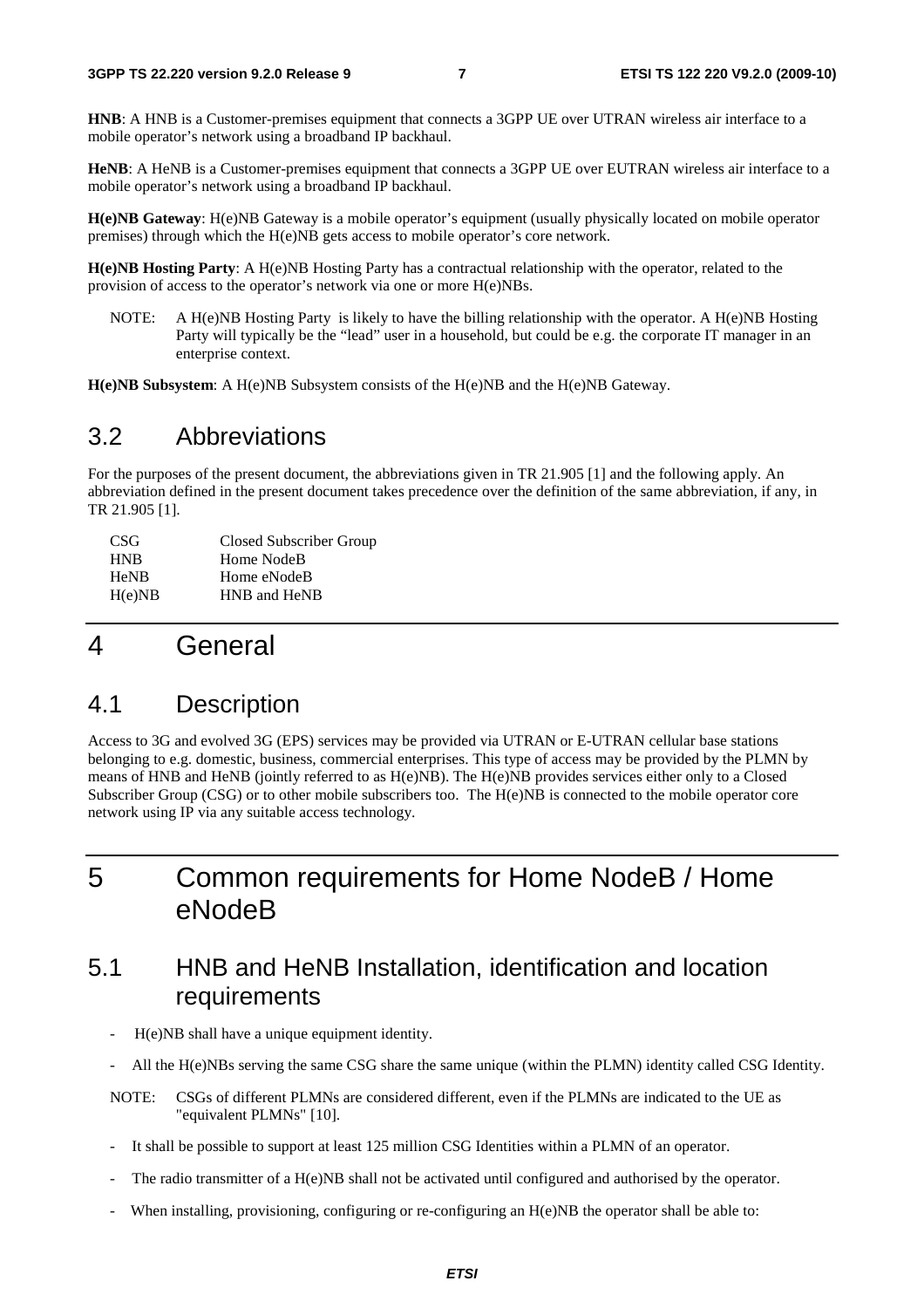- verify the H(e)NB's identity.
- obtain the geographical location of the H(e)NB.
- NOTE: The scenario where a H(e)NB is connected to one operator's network and later changed to another operator's network is not required.
- The operator shall be able to determine that the  $H(e)NB$  is installed and operated in accordance with all relevant regulatory requirements.
- The operator shall be able to configure the settings of the  $H(e)NB$ . In the case where the  $H(e)NB$  has detrimental impact on the spectrum usage, the H(e)NB can be set to out-of-service by the operator.
- Installation and activation of a new H(e)NB shall require no reconfiguration of the operators network.
- The impact of H(e)NB on the core network should be minimised.

### 5.2 OA&M Requirements

- H(e)NB shall support the automatic discovery of an operator's management platform.
- It shall be possible to make use of the operator's management platform to carry out OA&M functions for H(e)NB. The management connection between H(e)NB and the operator's management platform shall be endto-end secure.
- H(e)NB shall support OA&M procedures which allow the operator to remotely configure the H(e)NB, deploy software upgrades, detect and report changes in RF conditions and perform general OA&M tasks. The OA&M procedures shall be as closely aligned as possible with those that are commonly used in broadband access networks such as defined in TR-069 Amendment 2 [5].
- If the connection between  $H(e)NB$  and the rest of the operator network is out of service, then it shall be possible within an operator's defined time period for the  $H(e)$ NB to deactivate the air-interface.

### 5.3 Access Control requirements

#### 5.3.1 General

- Subject to operator and  $H(e)NB$  Hosting Party agreement, the operator shall be able to configure the  $H(e)NB$ with open, hybrid or closed access mode.
- When the H(e)NB is configured for open access mode, it shall be possible for the H(e)NB to provide services to subscribers of any PLMN, subject to roaming agreement.
- When the  $H(e)NB$  is configured for hybrid access mode, it shall be possible for the  $H(e)NB$  to provide services to:
	- its associated CSG members, and
	- subscribers of any PLMN not belonging to its associated CSG, subject to roaming agreement.
- When the H(e)NB is configured for closed access mode, only users that belong to its associated CSG shall be able to obtain services.
- CSG members may include subscriber of any PLMN subject to roaming agreement.

#### 5.3.2 Closed Subscriber Group

- The CSG manager shall be able, under the operator supervision, to add, remove and view CSG membership
- NOTE: the interaction of the user with the application that manages the Allowed CSG Lists is out of scope of 3GPP (e.g. Web interface).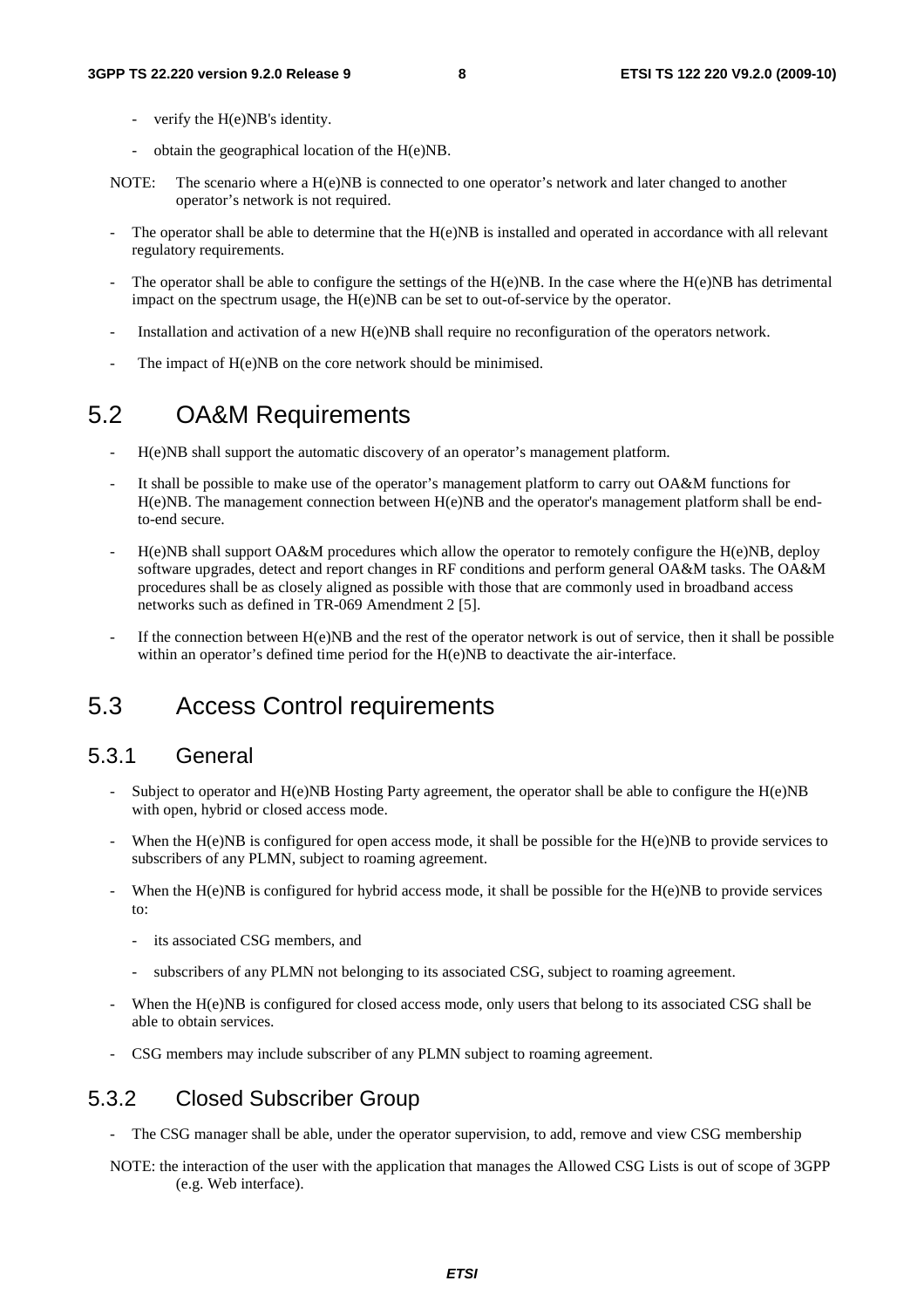- The UE shall contain a list of allowed CSG identities (Allowed CSG List). It shall be possible to store the Allowed CSG List in the USIM. When available, the list on the USIM shall be used. It shall be possible for both, the operator and the user, to modify the Allowed CSG List.
- In addition to the Allowed CSG List, the UE shall maintain an operator controlled list of allowed CSG identities (Operator CSG list). It shall be possible to store the Operator CSG list in the USIM. When available, the list on the USIM shall be used. It shall be possible for the operator to modify the Operator CSG List.
- All CSG cells belonging to a CSG identity not included in the Allowed CSG List or Operator CSG list shall be considered not suitable by the UE ("not suitable" as specified in TS 25.304 [6] and TS 36.304 [7]).
- Each CSG identity shall be associated to a subscriber group which identifies the subscribers allowed to access the CSG.
- When the subscriber group is updated, the affected UE shall be informed accordingly.
- For temporary members, it shall be possible to limit the period of time during which the subscriber is considered a member of a CSG (granted access rights). It shall be possible to configure a time period for each temporary member.
- The time period shall be configurable by the CSG manager and/or the operator operating the CSG and shall span from 1 decihour to several days. Unlimited membership to the CSG is allowed.
- When a CSG is no longer considered available to provide services, except for emergency calls (i.e. due to time period expiry or removal of the CSG membership), it shall be possible to continue the established communication in another cell not belonging to this CSG.
- In hybrid access mode when services cannot be provided to a CSG member due to a shortage of  $H(e)NB$ resources it shall be possible to continue the established communication of non-CSG members in another cell.
- In hybrid access mode, to minimise the impact on CSG members from established communication of non-CSG members, it shall be possible for the network to allow the data rate of established PS communication of non-CSG members to be reduced.

### 5.4 Display requirements

### 5.4.1 CSG Type

The CSG Type is an indicator provided by the UE that is configured by the operator.

It shall be possible for the operator to associate a CSG identity in the UE's Allowed CSG List or the Operator CSG List with a CSG Type. Therefore, it is possible that a CSG identity stored in different UEs may either be associated with the same CSG Type or with different CSG Types.

NOTE: The CSG Type allows, for example, information on the applied billing regime to be given to the user.

- When a UE camps on a cell with a CSG identity that is part of the UE's Allowed CSG List and or the Operator CSG List has an associated CSG Type, a UE that has a display capability shall provide the user with the associated CSG Type. A UE that does not have a display capability may provide the CSG Type by other means, e.g. voice notification.
- If the CSG Type for a CSG identity has not been configured in the UE, the UE may provide the HNB Name instead. In this case, the user is notified that the UE is providing the HNB Name rather than CSG Type.
- It shall be possible to store the CSG Type in the USIM. As an option, the CSG Type may be stored in the ME. If the CSG Type is present in the USIM, a CSG Type stored in the ME shall be ignored.
- The CSG Type shall be stored in text and/or graphical format. When the CSG Type has a text component, the CSG Type text length shall not exceed 12 characters in any language.

#### 5.4.2 HNB Name

HNB Name is a common name referring to HNB/HeNB as defined in TR 21.905 [1].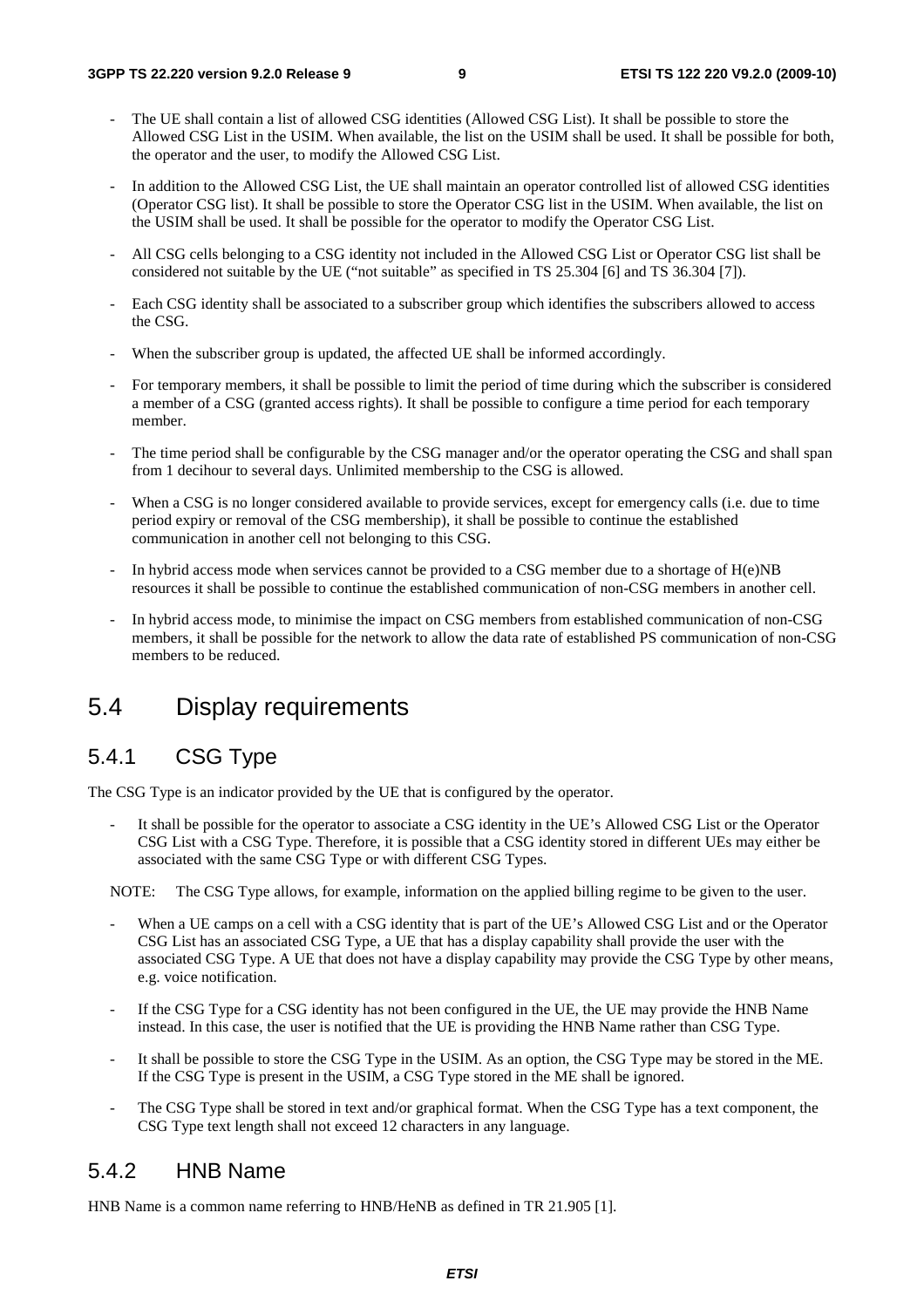- It shall be possible for a CSG cell and for a hybrid cell to broadcast a HNB Name in free text format. The UE may display the HNB Name when camping on the cell where it is broadcasted. The HNB Name, if broadcasted or stored in the UE, shall be available to the user during manual CSG selection. The HNB Name shall be configurable by the operator or the H(e)NB Hosting Party at the discretion of the operator.
- The HNB Name length shall not exceed 48x8 bits.
- NOTE: In order to allow the maximum flexibility in the way the HNB Name is configured in any language, UTF-8 coding should be used; this allows a maximum length of 48 characters coded on one byte, 24 characters on two bytes, 16 characters on 3 bytes down to a minimum of 12 characters if all characters are encoded on 4 bytes.
- The HNB Name may be stored in the USIM. If the HNB Name stored on the USIM is available, it shall take precedence over the broadcasted HNB Name.
- The HNB Name may be stored optionally in the ME. If the HNB Name is present in the USIM, the HNB Name in the ME shall be ignored.
- NOTE: The HNB Name is necessary in order to aid the user in choosing the correct CSG identity when performing a manual CSG identity selection.

### 5.5 Mobility Aspects for Home NodeB and Home eNodeB

### 5.5.1 PLMN selection

The standard automatic and manual network selection procedures are used to register a UE on a PLMN via a H(e)NB.

#### 5.5.2 Idle-mode operation

In addition to normal cell reselection procedures, the following requirements apply:

- It shall be possible to support idle mode mobility between a H(e)NB cell and other cells and between H(e)NB cells.
- A UE in idle mode shall prefer to select a cell whose CSG Identity is in the UE's Allowed CSG List or in the Operator CSG list, when the cell reselection criteria has been met.

NOTE: All CSG identities on the Allowed CSG list and the Operator CSG list have the same priority.

The cell reselection procedure should not result in excessive power consumption in the UE.

#### 5.5.3 Connected mode operation

It shall be possible to support service continuity, including handover, between a H(e)NB cell and other cells and between H(e)NB cells.

### 5.5.4 Manual CSG selection

The user shall be able to request the UE to perform a scan for available CSGs. When such request is received the UE shall perform a scan of available CSGs, their CSG Identities and their HNB Names. In the UE display, the available CSGs shall be represented by their associated HNB Names and PLMN Name(s). If the HNB Name is not available, the CSG Identity shall be displayed instead.

An indication shall be given to the user as to which of the available CSGs is contained in the Allowed CSG List or Operator CSG list. The available CSGs shall be displayed in the following order:

- The CSGs, whose CSG Identities are contained in the Allowed CSG list.
- The CSGs, whose CSG Identities are contained in the Operator CSG List.
- Any other CSG, whose CSG Identity is not included in the Allowed CSG List or the Operator CSG list.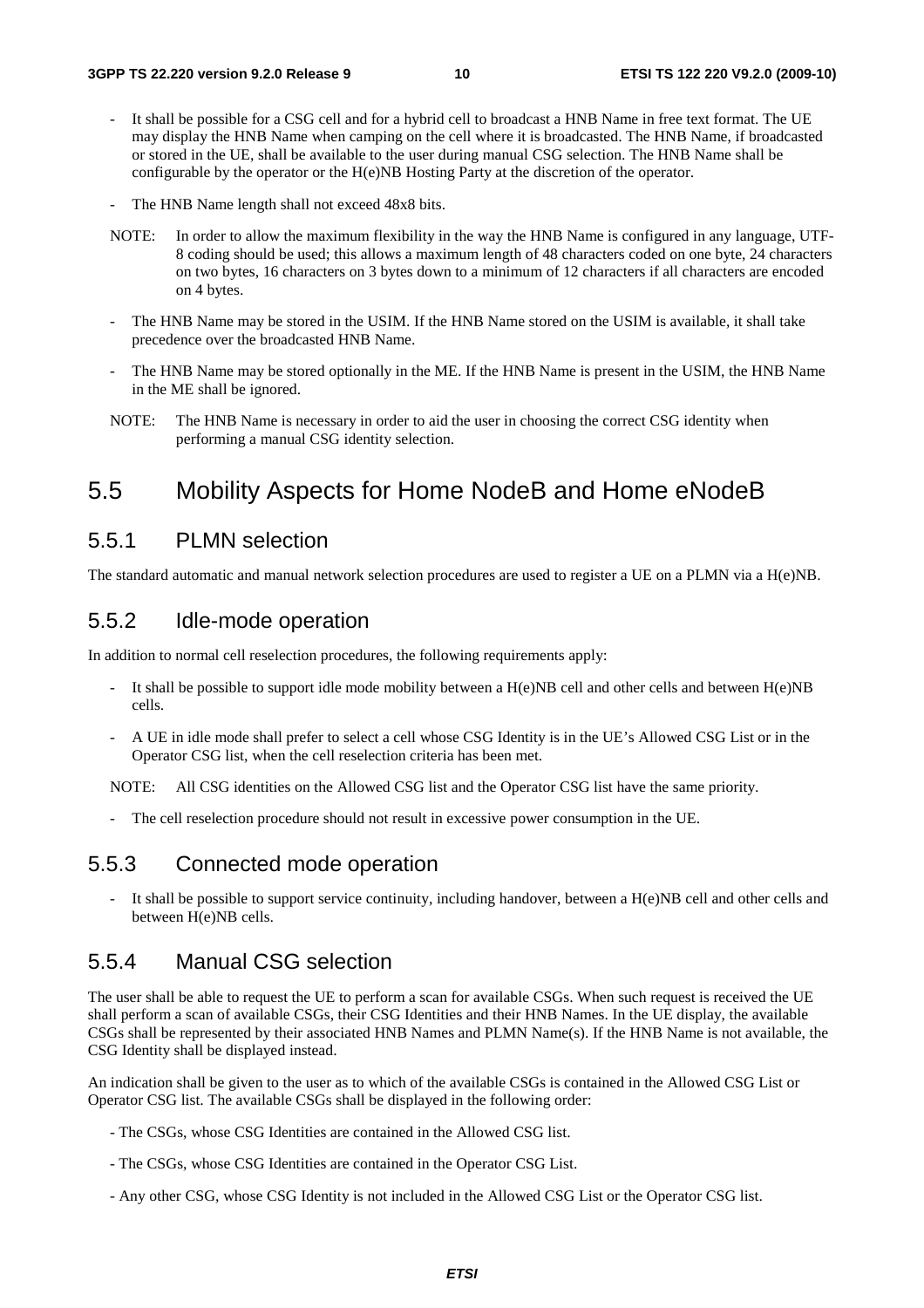When the user selects an entry in the list, the UE shall reselect any of the available cells with the CSG chosen by the user.

The UE shall attempt to register to the PLMN.

If the registration attempt is accepted, the UE shall add the CSG identity to the Allowed CSG list unless the cell is a hybrid cell or the identity is already present in the list.

If the registration attempt is rejected and the CSG entry is in the CSG list, that CSG shall be removed from the list.

In addition, when the user manually selects a CSG in a PLMN, which is different from the last registered PLMN, the following behaviour applies:

- The UE shall enter into Manual PLMN Selection state.
- The UE shall attempt to register to the PLMN. This PLMN shall not be stored as the Last Registered PLMN.
- When the UE is no longer in the service area of the CSG the UE shall return to the previous PLMN Selection state.

### 5.6 Services support

#### 5.6.1 General

- Subject to availability of network resources there shall be no difference in the user experience when using the PLMN provided services via H(e)NB or via NodeB/eNodeB (NB/eNB).
- Depending on operator preferences and in compliance with regulatory requirements ETWS and PWS [9] shall be supported.
- Any additional registration and paging load as a result of  $H(e)NB$  deployment shall be minimized.
- Deployment of H(e)NBs and NB/eNBs on the same spectrum should not degrade the performance of UEs receiving service from NB/eNBs.
- Deployment of H(e)NBs and NB/eNBs on the same spectrum should not degrade the NB/eNB's coverage and capacity.

### 5.6.2 Emergency services

- H(e)NB shall support emergency calls for both CSG and non CSG members as specified in TS 22.101 [4].
- It shall be possible for the operator to provide location information of the UE attempting an emergency call over a H(e)NB. The location information shall be sufficiently accurate to comply with the regulatory requirements that apply to the area where the  $H(e)NB$  is deployed.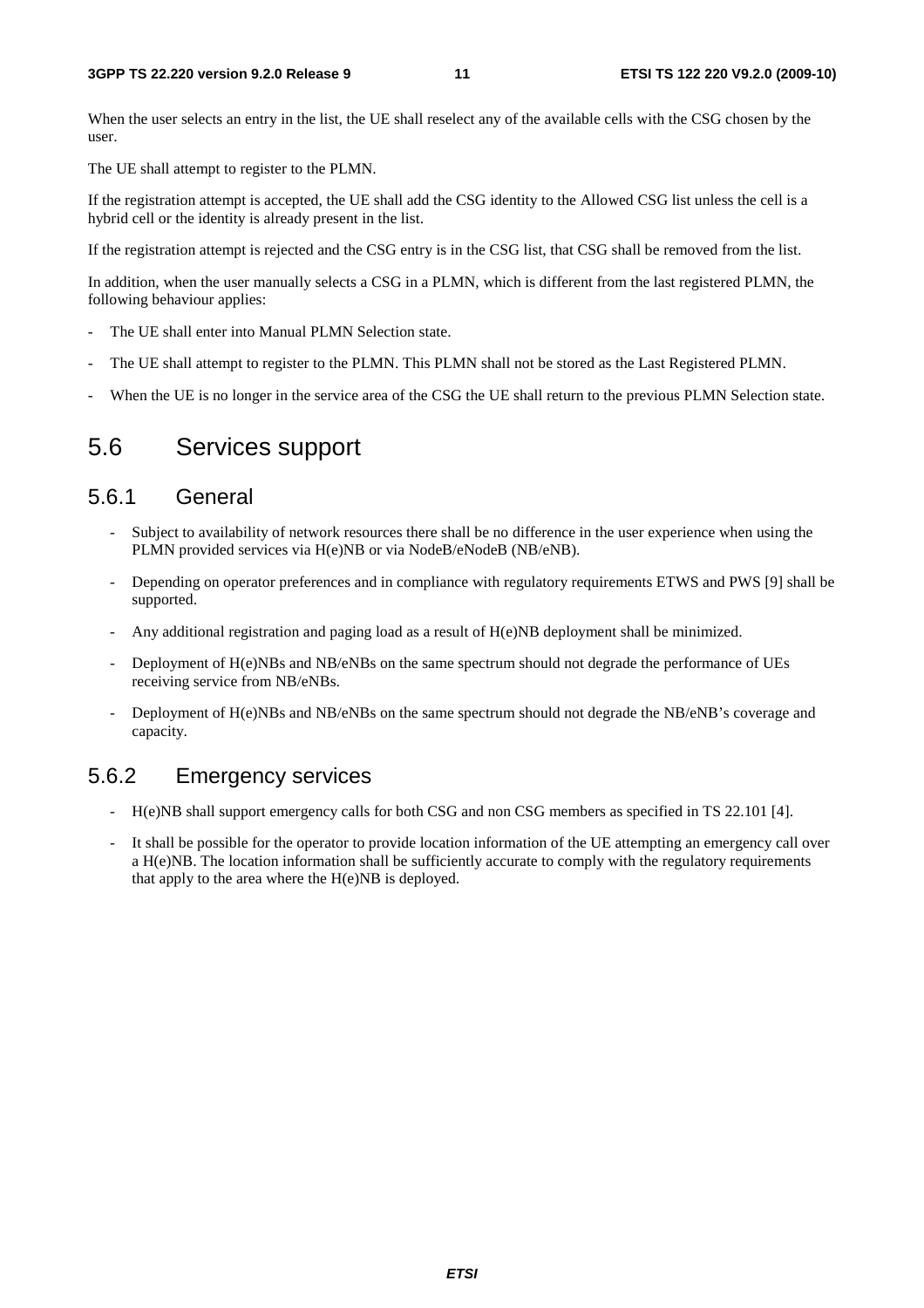### 5.7 Local IP access in the home based network

### 5.7.1 Description

H(e)NB Local IP Access to the home based network provides access for a directly connected (i.e. using H(e)NB radio access) IP capable UE to other IP capable devices in the home. Traffic for local IP access is expected to not traverse the operator's network except H(e)NB. The home based network itself and the devices in the home based network are not within the scope of 3GPP standardisation.



### 5.7.2 General requirements

- It shall be possible that a H(e)NB supports Local IP Access to the home based network in order to provide access for a directly connected (i.e. using H(e)NB radio access) UE to other IP capable devices in the home. The following requirements apply to support Local IP access to the home based network:
- Simultaneous access from a UE to both the operator's core network and Local IP Access to the home based network shall be supported.
- Local IP Access to the home based network shall be possible without traversing the operator's network except H(e)NB, subject to regulatory requirements.
- Access to local IP through the H(e)NB E-UTRAN/UTRAN-interface shall only be granted to UE with valid subscription.
- Pre-Rel 9 UEs should be able to use Local IP Access to the home based network.
- It shall not be precluded for a device in the home based network to contact a UE via Local IP Access to the home based network.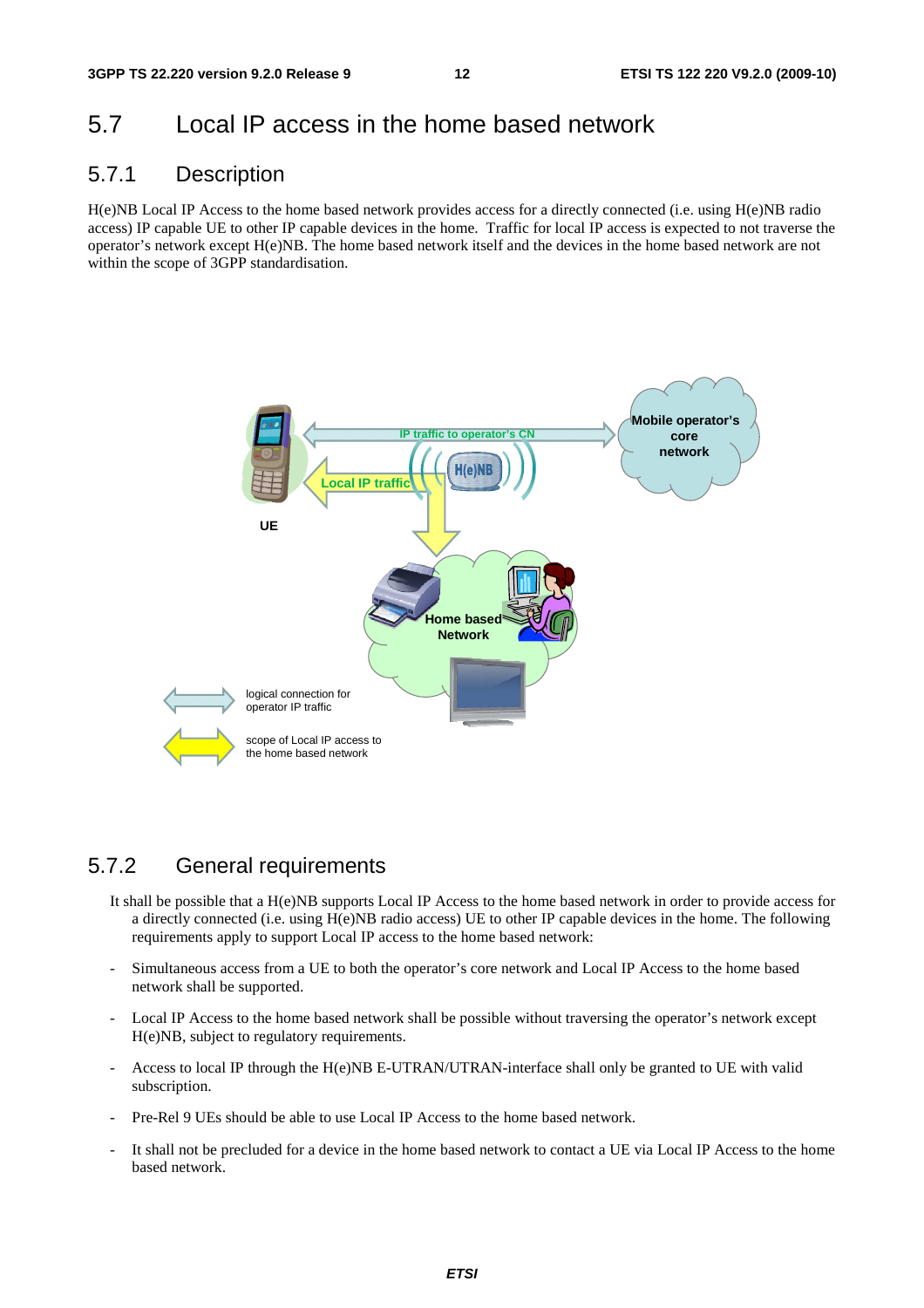- NOTE: Loss of access to Local IP Access to the home based network is acceptable as a UE moves out of H(e)NB coverage.
- The operator or the H(e)NB Hosting Party, within the limits set by the Operator, shall be able to enable/disable Local IP Access to the home based network per H(e)NB.
- It shall be possible to collect and make available to the operator statistics information (e.g. regular reporting of Local IP traffic volume) for each user on the use of the Local IP Access to the home based network.
- Local IP access to the home based network shall not compromise the security of the operator's network.

### 5.8 Managed Remote Access to home based network

- The H(e)NB may support remote access for a CSG member to the home based network from a UE via a PLMN in order to provide access to IP capable devices connected to the home based network.
- It shall be possible to restrict the access to the home based network on per-subscriber basis (e.g. some subscribers may have managed access to their home network and others may not).

### 5.9 Local IP Access to the Internet

It shall be possible that a H(e)NB supports Local IP Access to the Internet to provide access for a directly connected (i.e. using H(e)NB radio access) UE to the Internet. The following requirements apply to support Local IP Access to the Internet:

- It shall be possible to be done without traversing the operator network.
- Simultaneous access from a UE to both the operator's core network and Local IP Access to the Internet shall be supported.
- The operator or the H(e)NB Owner, within the limits set by the operator, shall be able to enable/disable Local IP Access to the Internet per H(e)NB.
- It shall be possible to collect and make available to the operator statistics information (e.g. regular reporting of Local IP traffic volume) for each user on the use of the Local IP Access to the Internet.
- Local IP access to the internet shall not compromise the security of the operator's network.
- NOTE: When a UE is using the Local IP Access to the Internet, it is assumed that the H(e) NB does not provide any support to LI.

## 5.10 USIM and H(e)NB

Optionally, the H(e)NB may support identification and authentication of the H(e)NB Hosting Party by means of a USIM application.

The USIM application may also contain information for the initial provisioning (e.g. the O&M system contact).

## 6 Requirements for Home NodeB

### 6.1 Access Control

It shall be possible to control access (i.e. accept and reject connection requests) of pre-Release 8 UEs.

NOTE: Such mechanisms may be different for those used to access control a Release 8 UE.

The operation of a HNB shall not adversely impact the performances of a pre-Release 8 UEs operating in the area where the HNB is active and vice versa.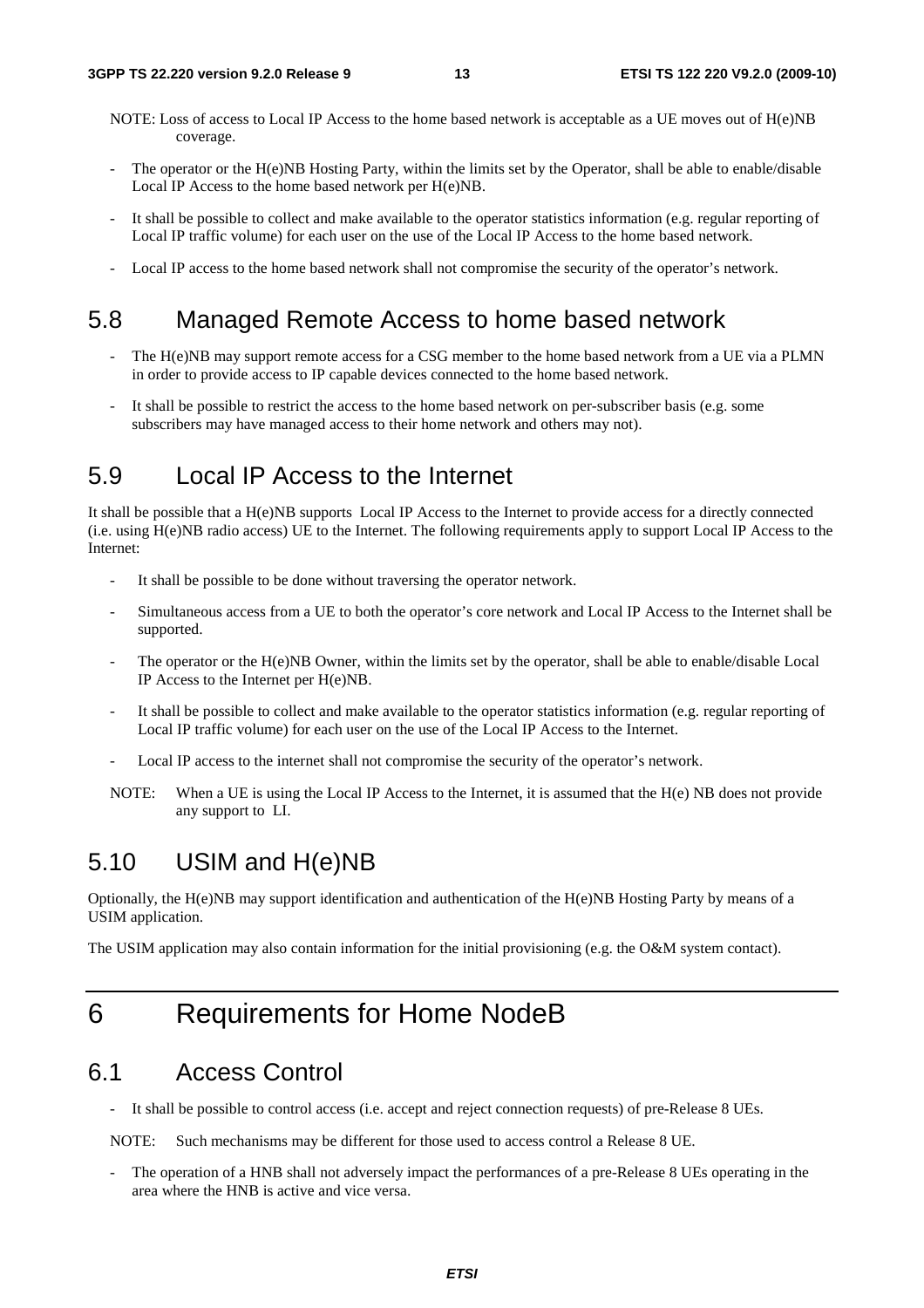The total bandwidth from the HNB towards the network for 4 simultaneous TS11 or TS12, including signalling and overhead, shall not exceed 200 kbps

### 6.2 IMS Interworking

The HNB Subsystem may provide IMS interworking to/from a CS capable UE. Such a HNB Subsystem allows a UE to use CS connectivity to the HNB whilst connectivity between the HNB and the core network is via IMS. The following requirements apply to support IMS interworking:

- It shall be possible to use the IMS rather than the CS domain for services supported in IMS that are equivalent to corresponding CS services (e.g. voice service in IMS Multimedia Telephony).
- NOTE: Operators who do not wish to provide CS connectivity to the core network through the HNB need to ensure that none of their subscribers who can connect to such HNBs are provisioned with any TeleServices that do not have an IMS equivalent service (e.g. CS Data, CS Fax).
- It shall be subject to operator policy whether a supported service is delivered to the Core Network via the CS domain or via the IMS.
- It shall be transparent to the UE whether any IMS interworking takes place for a supported service.
- The support of IMS interworking shall not impact the support of existing IMS services.
- It shall be possible to support Pre-Rel 9 UEs
- It shall be possible using OA&M procedures to remotely update a HNB to make it capable of IMS interworking (e.g. by remotely downloading a software upgrade).
- The mobility requirements as specified in section 5.5 apply.

## 7 Requirements for Home eNodeB

### 7.1 Services support

#### 7.1.1 Television Service

- It shall be possible to support Television services [3].
- If Television service is supported, it shall be possible for an operator to configure the MBMS Television service so that the typical switching time between different content streams, from the end user's perspective, does not exceed 2 seconds [3].

## 8 Quality of Service

### 8.1 General

It shall be possible to provide information of the  $\overline{QoS}$  treatment used for traffic traversing the H(e)NB to the H(e)NB broadband access mechanism.

### 8.2 Admission Control

- It shall be possible to perform admission control based on the available H(e)NB backhaul resource.
- It shall be possible for the network to set different criteria for access control in a hybrid cell for CSG and non-CSG members.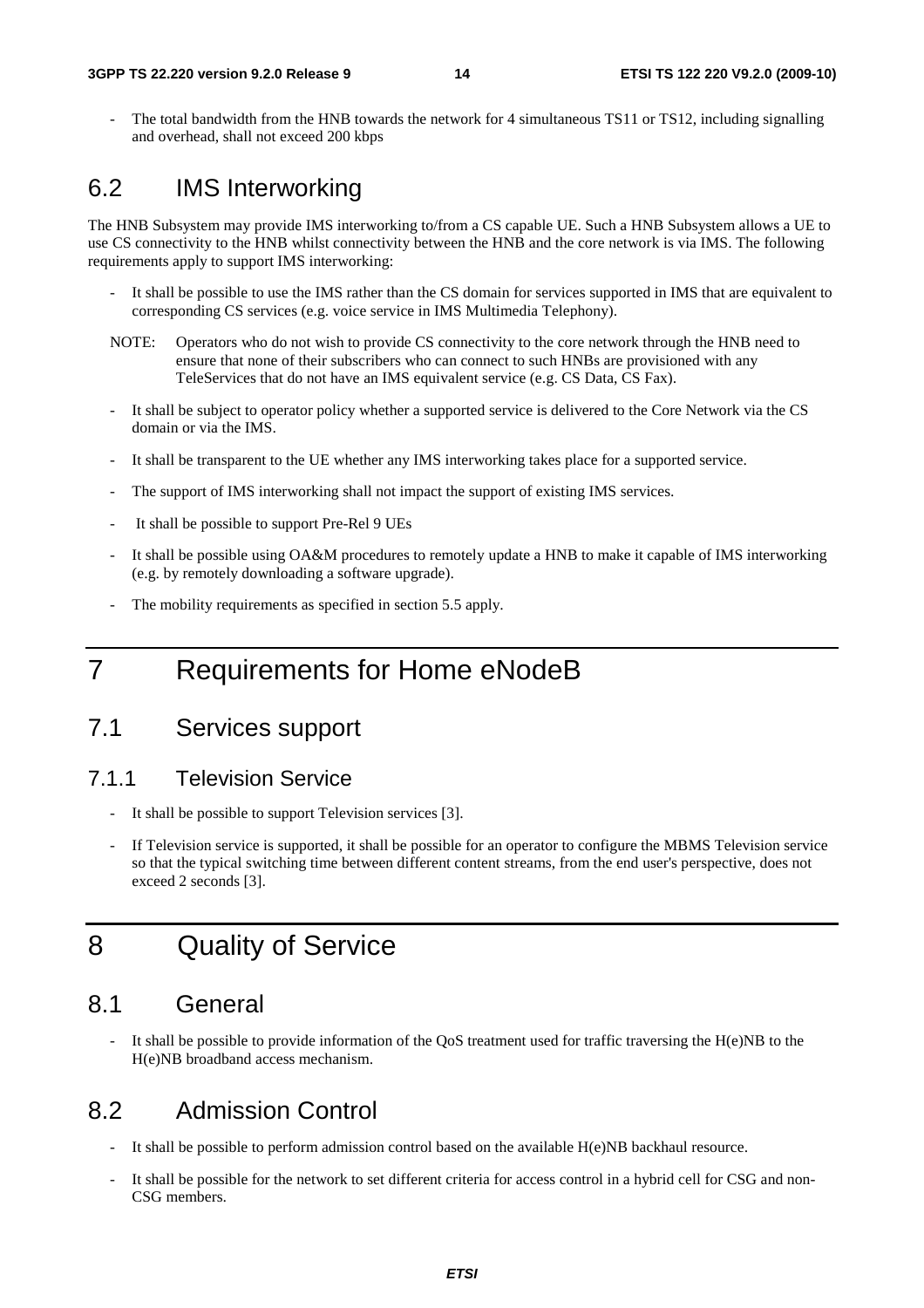## 9 Security and privacy

### 9.1 General

- The use of H(e)NB shall not compromise the security of any PLMN or broadband access network.

## 9.2 Security Requirements

- The H(e)NB shall provide a high level of security, equivalent or better than Rel-8 3GPP systems.
- Security policy shall be under the control of the H(e)NB network operator.
- The H(e)NB shall not impact the security of the UE.

### 9.3 Privacy

- The H(e)NB shall not compromise user privacy for UEs that are using the H(e)NB, including communication confidentiality, location privacy and identity protection.

## 10 Charging Aspects

NOTE: Refer to charging requirements in TS 22.115 [8]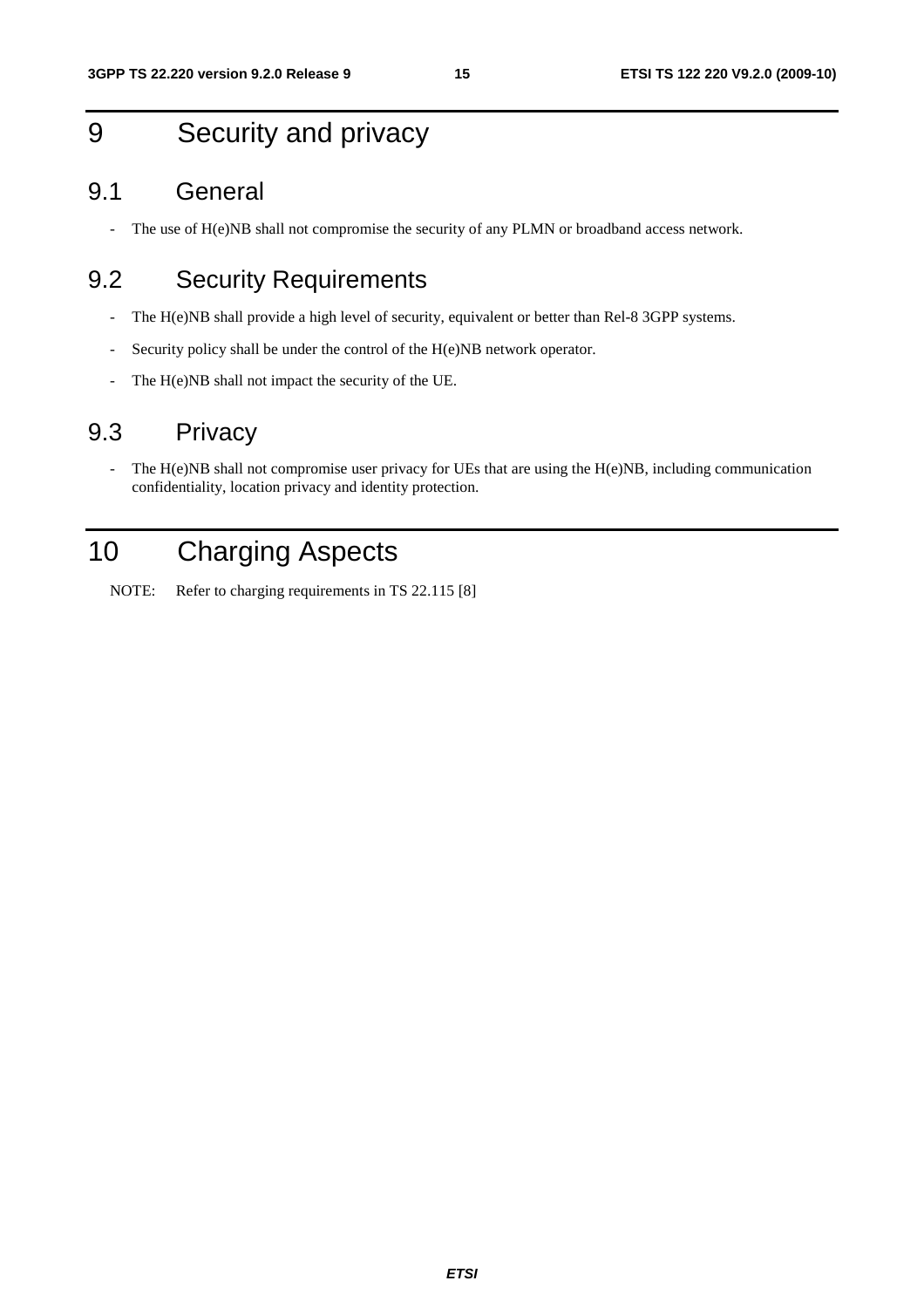## Annex A (informative): Use cases

These use cases do not imply any requirement beyond that which is contained in the normative part of this TS.

#### **Usecase-1: H(e)NB Mobility**

User A connects to the H(e)NB via mobile device. User A should be able to move around within the H(e)NB coverage in the home or enterprise. User should also be able to invoke additional services based on user policy and operator policy.

#### **Usecase-2: H(e)NB Guest Users**

User A and User B are subscribers of Operator 1 and Operator 2 respectively. User A visits User B in his home and User B allows User A to use H(e)NB in User B's home. User A should be able to access all the services he is subscribed to from Operator 1 based on the policies set by User B and operator 2. Operator 1 and Operator 2 have roaming agreement.

#### **Usecase-3: HNB/HeNB – NB/eNB Handovers**

User A subcribes to cellular services of Operator 1 and is authorised to access a HNB/HeNB from same or other operator. User A starts service in the H(e)NB coverage and continues moving into a cellular network. Similarly User A starts service in cellular network and continues moving into H(e)NB coverage. User A does not see any impact on services due to mobility in both cases.

#### **Usecase-4: Access to Home based services**

User A connects to the H(e)NB via mobile device. User A should be able to access home based services (e.g. local digital media servers and digital media players) from the mobile device. Other users may access the home based services subject to H(e)NB Hosting Party policies.

#### **Usecase-5: Media Transfer**

User A connects to the H(e)NB via mobile device. User A starts viewing video streaming service on the mobile device. User A then wants to continue viewing the video on a different screen for better viewing. User A should be able to transfer the session to a high-definition TV or PC connected via broadband connection. User A should also be able to transfer the session from the TV or PC to a mobile device and continue the session in the H(e)NB coverage and also in the cellular network.

#### **Usecase-6: IMS capable HNB used for coverage purposes**

In this scenario, the reason for an operator to introduce IMS capable HNB is to offload voice traffic from his existing CS core network to IMS. However, as in this scenario the usage of 'legacy' services (e.g. CS Fax) is still assumed - only the utilization of network resources is to be changed - it is requested that IMS capable HNB provides all the services/ capabilities that are provided through regular Node B from the beginning.

#### **Usecase-7: IMS capable HNB for a new business model**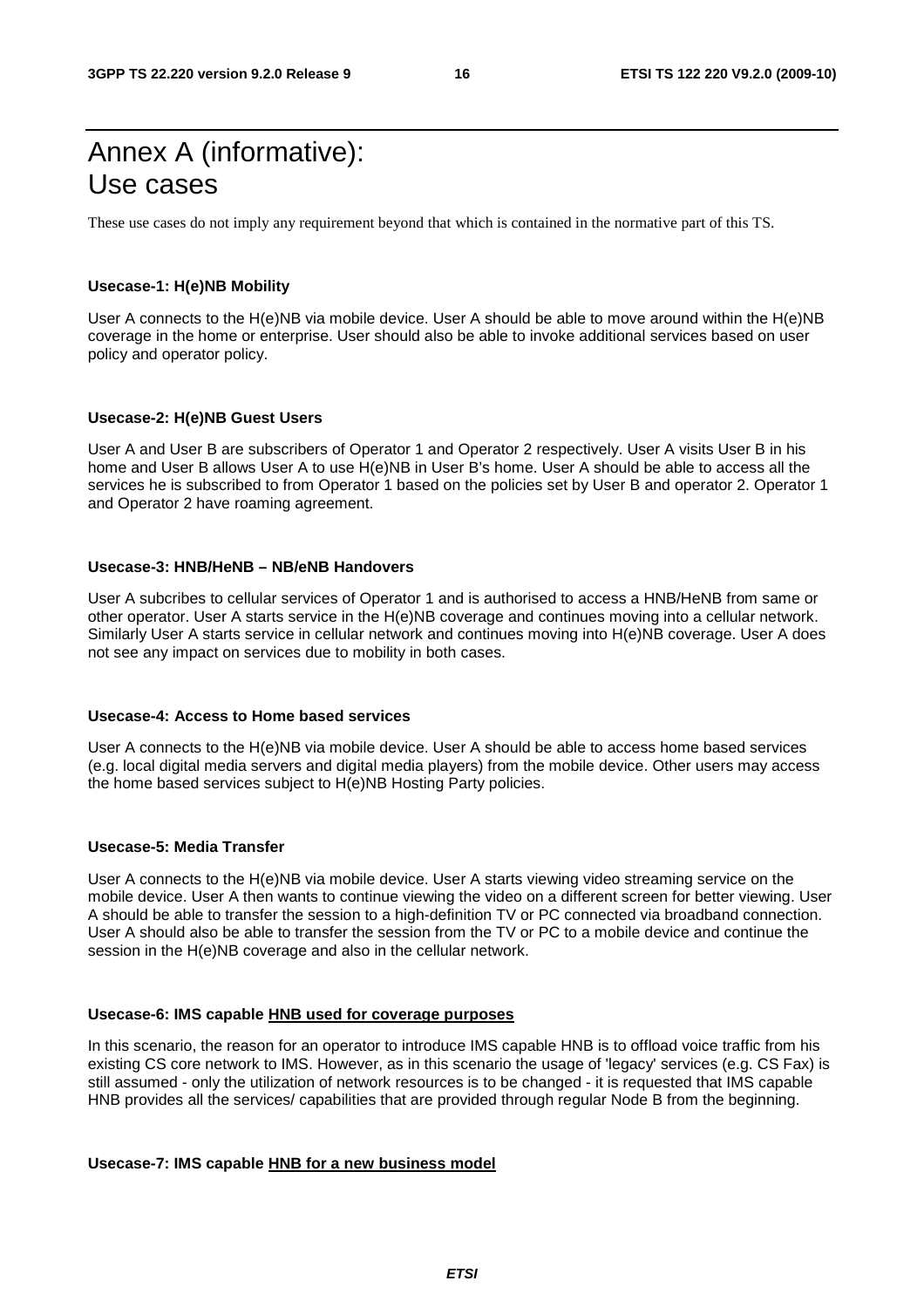This scenario starts with a view that HNB is located in the user's residence and the UE is the preferred equipment to interact with home services/ applications. New business can be expected there. In this scenario, some of the CS services/ capabilities that are provided through regular Node B might not be needed or might be provided in a later step if the operator could instead offer attractive new services under IMS capable HNB only.

#### **Usecase-8: IMS capable HNB for Green field operator**

This scenario expects new players to get into the mobile market. In this scenario, they would aim to deploy cost efficient and future proof infrastructure, i.e. no CS domain but IMS/PS domain only, regardless of whether or not UEs have IMS client on them.

#### **Usecase-9: Hybrid access mode**

In order to improve the coverage in a shopping mall, H(e)NBs are deployed. The shopping mall owner may have been provided a special deal by the network operator where the employees of the shopping mall will get preferential charging rates and priority access when accessing services via these H(e)NBs. In exchange, the shopping mall owner allows the public to use the H(e)NBs to access the normal network operator services. The H(e)NB Hosting Party should not need to manage the public access and the public should not need to do anything special in order to get services on the H(e)NB.

#### **Use case-10: Open access mode**

Typically to enhance coverage or capacity of an operator's public network, for example in railway stations, airports, stadiums, etc, taking benefit of the H(e)NBs additional functionality (e.g. uncoordinated deployment).

#### **Usecase-11: HNB interacts with Home network**

User A connects with his UE (possibly a pre-Rel 9 UE) to the HNB with IMS Interworking and Local IP Access to the home network capabilities. The home network accommodates home network devices (Intercom, Door lock, Network radio, Photo server, etc.) and the HNB. User A should be able to communicate with a visitor at Intercom via the mobile device.

#### **Usecase-12: HNB interacts with IP-PABX**

User A connects with his UE (possibly a pre-Rel 9 UE) to a HNB with IMS Interworking and Local IP Access to the home network capabilities at an office. The HNB might be deployed and interconnect with an enterprise extension telephone system (e.g. SIP based PABX). User A should be able to make/receive an extension call to/from fixed line UE under SIP based PABX. In addition, User A with the mobile device and User B with computers should be able to access a common groupware server at the office and share the same information such as schedule, emails, etc.

#### **Usecase-13: Electronic customer guide in shopping centre, using Local IP access**

A department store or shopping centre provides electronic shopping guide. When user A enters into a shopping centre where a shopping centre H(e)NB is installed, an invitation indication shows up on his mobile device which he accepts. This allows him access to the centre's H(e)NB. Subsequently, he accesses the centre's customer service server, which is only accessible through the H(e)NB where he uploads his shopping list. The customer service server responds a list of sale items of similar nature. He accepts or declines the various choices and the final shopping list is downloaded to his UE. While user A is waiting, User A watches free TV show or advertisement provided through the H(e)NB for the shop customer. While in the shopping centre the user has simultaneous access to operator's and local shopping centre services.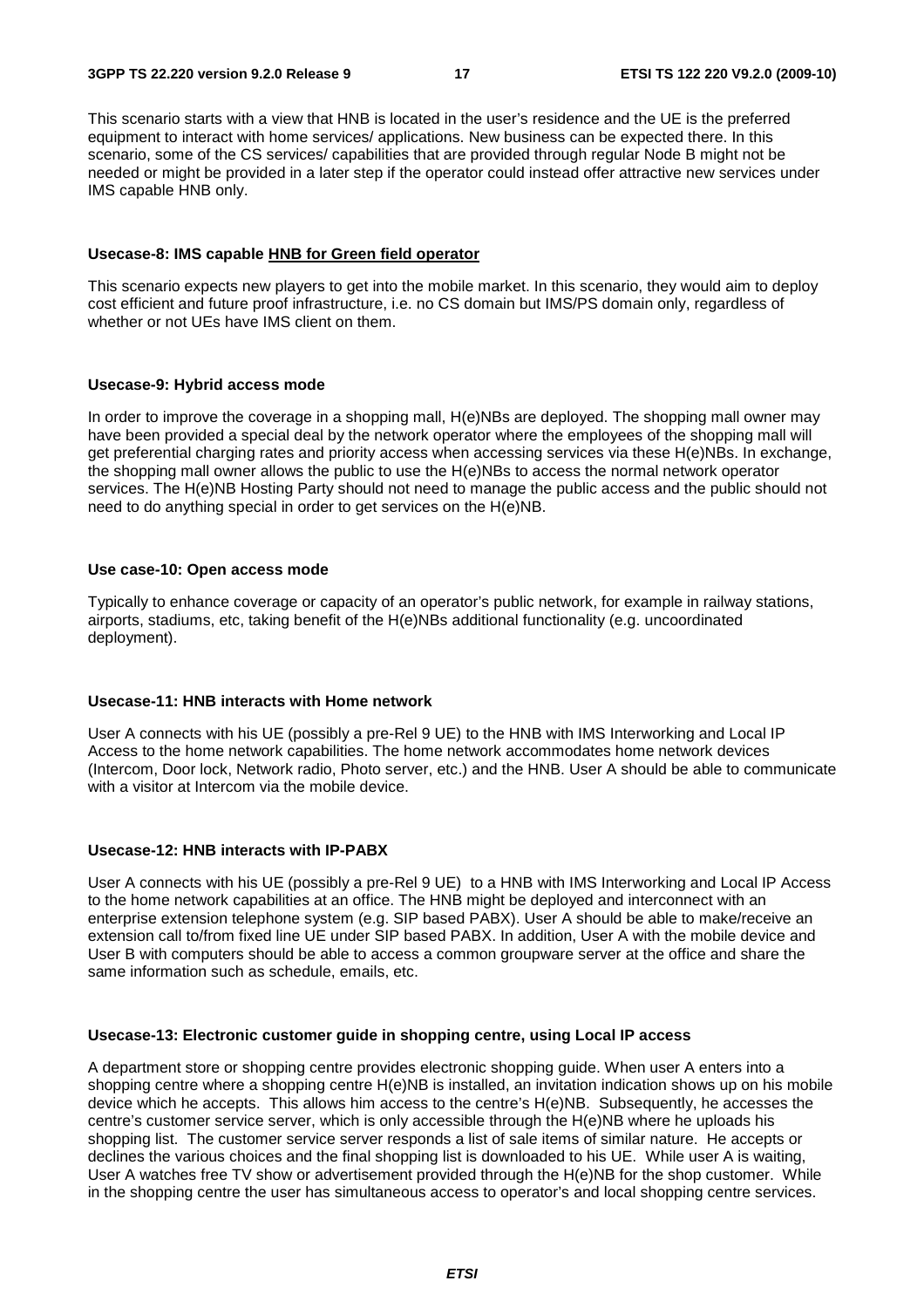#### **Usecase-14: Local IP Access**

The user has the subscription through home operator H. The user is served by the home operator H. The UE obtains IP connectivity in both a local gateway to obtain local connectivity for IMS services (e.g. as in local IP access or for enterprise scenarios with call to other terminals in the PABX area) and to a home gateway (as in normal connectivity for IMS services). For IMS sessions to be routed to e.g. remote terminals, the traffic is sent through the connectivity with the home gateway, whereas for IMS session that can be routed locally (e.g. based on local phone number), the traffic is sent through the connectivity with the local gateway through the local IP access. Whether the UE routes a specific IMS session through the local access or the home gateway can be controlled on a per session basis. Also, the UE may obtain local connectivity by default (e.g. based on static configuration by the operator) or dynamically based on indication by the IMS server.

#### **Usecase-15:**

Subscriber A from Network A owns HNB/HeNB A because of no macro network coverage . Guest user B from Network B visits subscriber A's house. Subscriber A wants to allow guest user B access to HNB/HeNB A while the guest user B is visiting.

#### **Usecase-16:**

Corporation A has sites in country A, B and C. Corporation A has employees from country A and B. Employees in country A are from Operator AA and AB. Employees in country B are from Operator B. Corporation A has HNB/HeNB in country A from Operator AA and country B from Operator B. Employees from country A and B are allowed access to HNB/HeNBs in country A and B.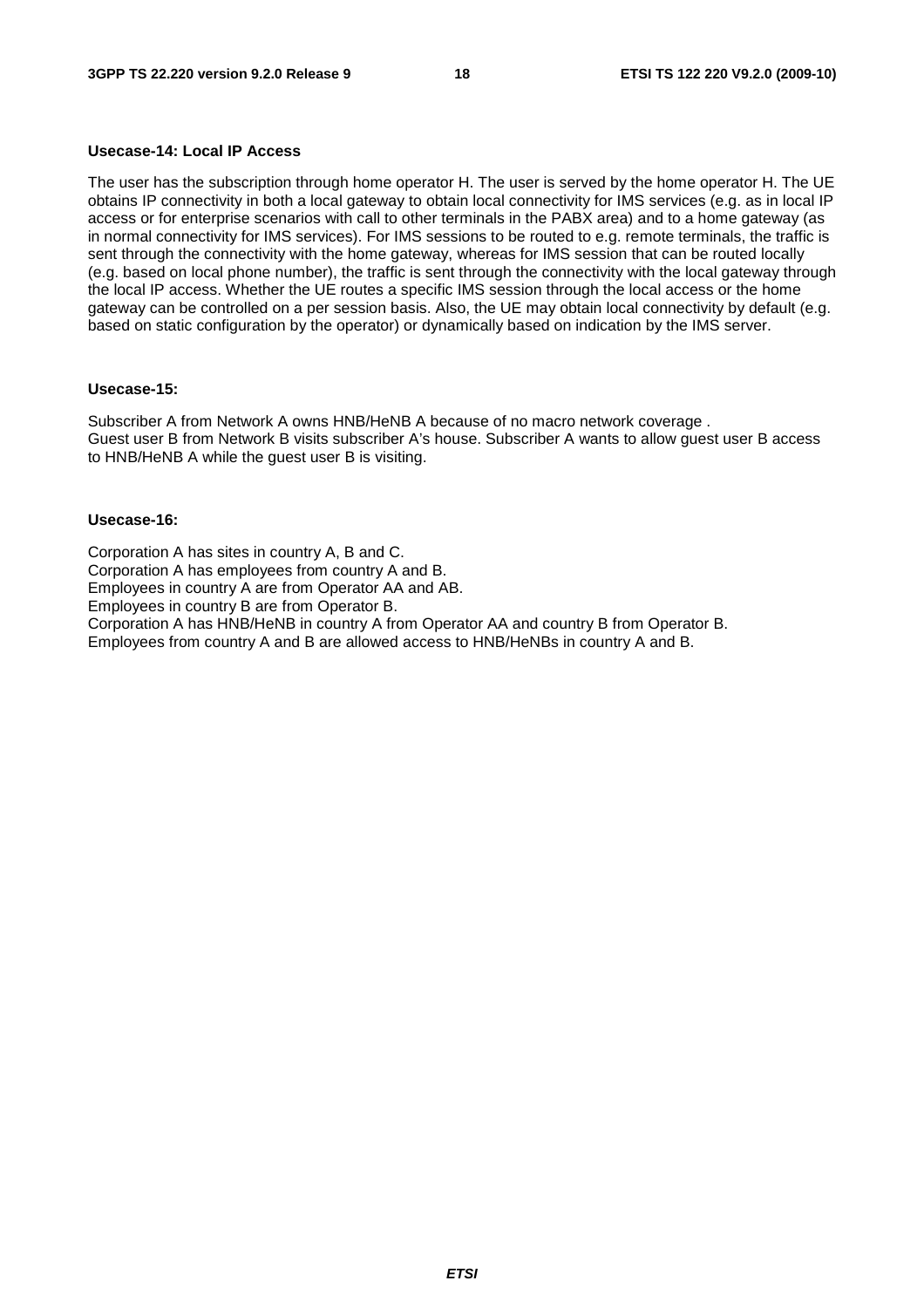## Annex B (informative): Clarification of H(e)NB Access Modes

Table B.1 illustrates the different H(e)NB Access Modes and what access is allowed for UEs of any release depending on whether the UE is allowed access to the CSG.

In Table B.1 "Access" means "Access to services".

"Preferential access" means the user will get preferential access to the cell.

|                              | <b>H(e)NB Access Mode</b> |           |                            |  |  |
|------------------------------|---------------------------|-----------|----------------------------|--|--|
|                              | Open                      | Closed    | <b>Hybrid</b>              |  |  |
| UE allowed access to CSG     | Access                    | Access    | <b>Preferential Access</b> |  |  |
| UE not allowed access to CSG | Access                    | No Access | Access                     |  |  |

| Table B.1: H(e)NB access for UEs of any release |  |  |  |
|-------------------------------------------------|--|--|--|
|-------------------------------------------------|--|--|--|

NOTE: Pre Release 8 UEs can only access HNBs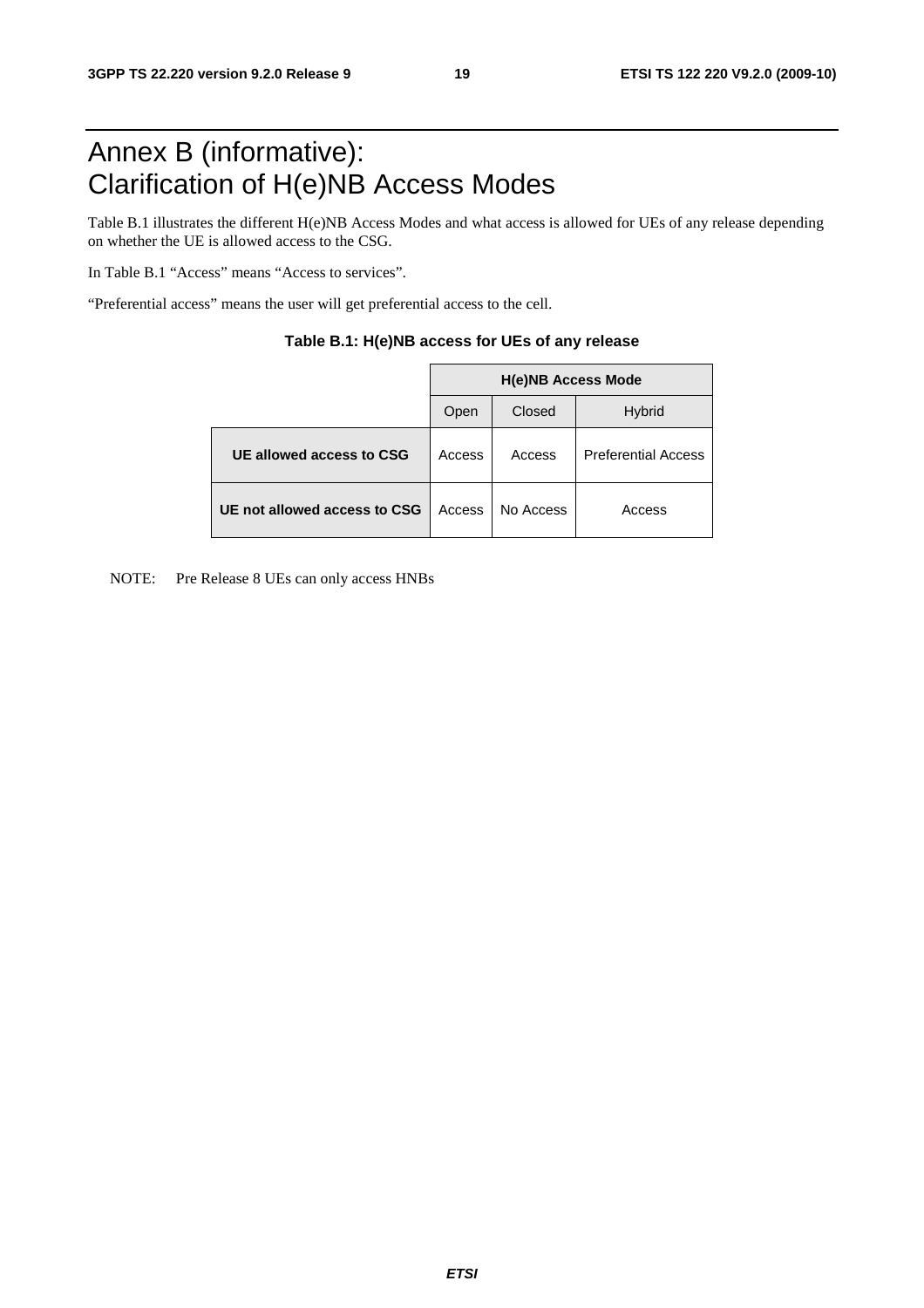## Annex C (informative): Overview of identifiers and names.

| item                            | used for                                                                                | associated with                                                                                | permanently stored in                                                                                                                                                                               | distribution method                                                                                                                                                                                                                                                                                                                                     | displayed to user                    | comment                                                                                                                                            |
|---------------------------------|-----------------------------------------------------------------------------------------|------------------------------------------------------------------------------------------------|-----------------------------------------------------------------------------------------------------------------------------------------------------------------------------------------------------|---------------------------------------------------------------------------------------------------------------------------------------------------------------------------------------------------------------------------------------------------------------------------------------------------------------------------------------------------------|--------------------------------------|----------------------------------------------------------------------------------------------------------------------------------------------------|
| H(e)NB<br>equipment<br>identity | administrative<br>purposes                                                              | H(e)NB (physical<br>entity)                                                                    | H(e)NB<br>$\bullet$<br>administration<br>database of the operator                                                                                                                                   | O&M procedures                                                                                                                                                                                                                                                                                                                                          | NO                                   | not known to UE,<br>therefore not useable by<br>UE to identify a<br>H(e)NB                                                                         |
| CSG<br>identity                 | automatic and<br>$\bullet$<br>manual CSG<br>selection<br>access control<br>to CSG cells | $\bullet$ a CSG, i.e.<br>a group of users<br>(UEs).<br>• One or More<br>H(e)NBs<br>(CSG cells) | H(e)NB<br>$\bullet$<br>administration<br>database of the operator<br><b>Allowed CSG List</b><br>$\bullet$<br>in the UE if user (UE)<br>is member of CSG<br>(USIM entry takes<br>precedence over ME) | provided by O&M<br>to $H(e)NBs$<br>provided by home<br>PLMN to UEs (the<br>Home PLMN and<br>Visited PLMN should<br>synchronize this<br>information)<br>Provided<br>$\circ$<br>to the UE<br>by OMA<br>DM when<br>stored in<br>the ME,<br>Provided<br>$\circ$<br>to the UE<br>by OTA<br>when<br>stored in<br>the USIM<br>Provided to UE<br>via manual CSG | YES, if HNB Name<br>is not available | A CSG identity is<br>unique within a PLMN.<br>In the UE a CSG ID,<br>together with a network<br>identifier, identifies a<br>CSG globally uniquely. |

### **Table C.1: Overview of identifiers and names**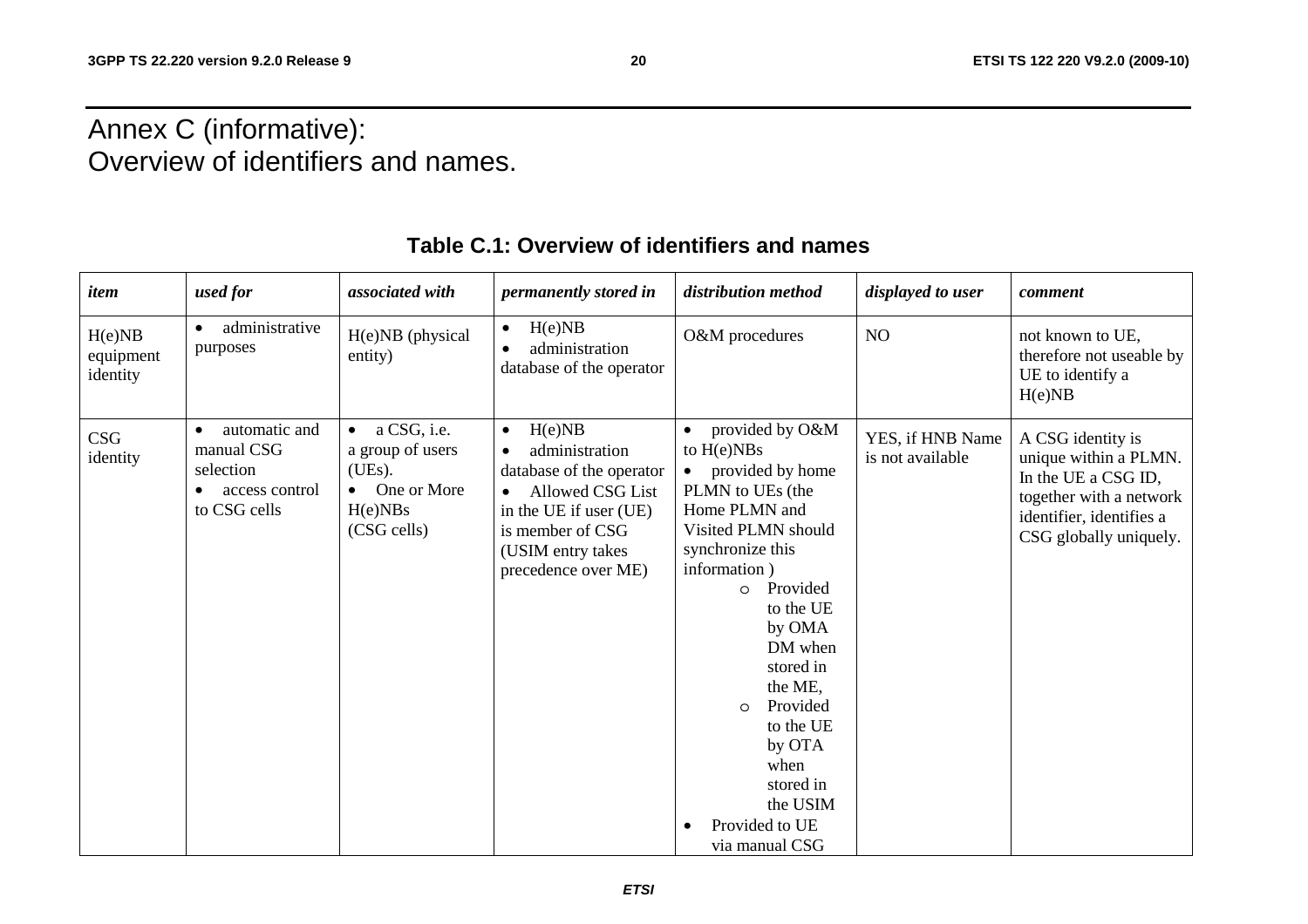|                        |                                                                                                                                               |                                                             |                                                                                      | selection<br>broadcasted by<br>H(e)NB                                                                                       |                                                                                                                                             |                                                                                                                                                                                                                                                                                                                              |
|------------------------|-----------------------------------------------------------------------------------------------------------------------------------------------|-------------------------------------------------------------|--------------------------------------------------------------------------------------|-----------------------------------------------------------------------------------------------------------------------------|---------------------------------------------------------------------------------------------------------------------------------------------|------------------------------------------------------------------------------------------------------------------------------------------------------------------------------------------------------------------------------------------------------------------------------------------------------------------------------|
| HNB name<br>(optional) | for supporting<br>(ease of use)<br>manual CSG<br>selection, display-<br>ing a "friendly"<br>name to the user                                  | CSG identity<br>(relationship:<br>m CSG ID:<br>n HNB names) | H(e)NB<br>$\bullet$<br>administration<br>database of the operator<br>UE<br>$\bullet$ | Provided by O&M<br>$\bullet$<br>to $H(e)NBs$<br>Optionally stored<br>$\bullet$<br>by user in UE<br>broadcasted by<br>H(e)NB | YES during manual<br>selection,<br><b>OPTIONAL</b> during<br>normal operation.<br>(USIM entry takes<br>precedence over<br>broadcast and ME) | If a HNB name is<br>stored in the UE it<br>needs to be associated<br>with a CSG identity.<br>Initial configuration in<br>the UE may be done by<br>the operator (e.g. at<br>point of sale). Later, a<br>HNB name is implicitly<br>associated to the<br>current CSG identity by<br>the UE when the user<br>stores the HNB name |
| CSG Type               | for additional<br>information (on<br>e.g. billing mode)<br>to the user when<br>camping on a CSG<br>cell (i.e. after CSG<br>has been selected) | CSG identity<br>(relationship:<br>n CSGID:<br>1 CSG Type)   | administration<br>$\bullet$<br>database of the operator<br><b>UE</b><br>$\bullet$    | provided by initial<br>$\bullet$<br>UE configuration,<br>OTA and device<br>management to UEs                                | YES, if CSG is in<br>Allowed CSG List.<br>(USIM entry takes<br>precedence over<br>ME)                                                       | UE needs to associate a<br>CSG Type with a CSG<br>identity<br>Association done by<br>operator (the Home<br>PLMN and Visited<br>PLMN should<br>synchronize this<br>information)                                                                                                                                               |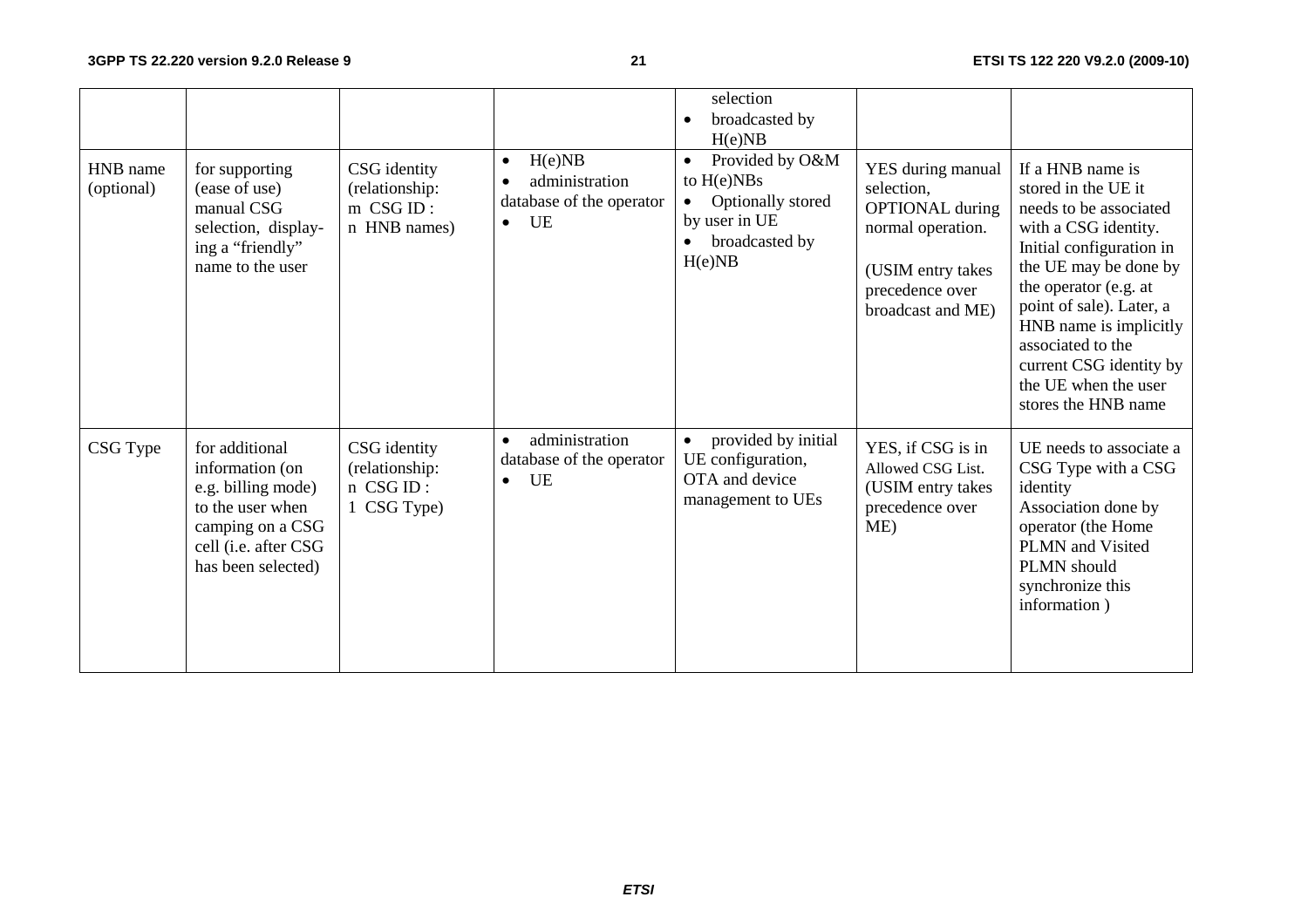## Annex D (informative): Change history

| TSG SA# SA Doc. |           | <b>SA1 Doc</b>      | <b>Spec</b> | <b>CR</b> | Rev            | Rel   |    | Cat Subject/Comment                                                                    | Old   | <b>New</b> | WI          |
|-----------------|-----------|---------------------|-------------|-----------|----------------|-------|----|----------------------------------------------------------------------------------------|-------|------------|-------------|
| $SP-43$         | SP-090087 |                     | 22.220      |           |                |       |    | Approved by SA plenary.                                                                | 2.0.0 | 9.0.0      | <b>EHNB</b> |
| <b>SP-44</b>    |           | SP-090373 S1-091273 | 22.220      | 0002      | 1              | Rel-9 | F  | Clarification on the displaying of<br>the H(e)NB name during manual<br>CSG selection   | 9.0.0 | 9.1.0      | <b>EHNB</b> |
| SP-44           | SP-090373 | S1-091164           | 22.220      | 0004      | 4              | Rel-9 | В  | Optional USIM support in<br>H(e)NB                                                     | 9.0.0 | 9.1.0      | <b>EHNB</b> |
| SP-44           | SP-090373 | S1-091387           | 22.220      | 0011      | 3              | Rel-9 | F. | Clarification on Local IP Access<br>Requirements                                       | 9.0.0 | 9.1.0      | <b>EHNB</b> |
| $SP-44$         |           | SP-090373 S1-091083 | 22.220      | 0015      |                | Rel-9 | F  | Remove VPLMN CSG support<br>for Rel9                                                   | 9.0.0 | 9.1.0      | <b>EHNB</b> |
| $SP-44$         | SP-090373 | S1-091382           | 22.220      | 0016      | $\overline{2}$ | Rel-9 | F  | Clarification on the requirement<br>of session diversion.                              | 9.0.0 | 9.1.0      | <b>EHNB</b> |
| SP-44           |           | SP-090373 S1-091279 | 22.220      | 0019      | 2              | Rel-9 | F. | Allowed CSG list management<br>for hybrid cells                                        | 9.0.0 | 9.1.0      | <b>EHNB</b> |
| SP-44           |           | SP-090373 S1-091158 | 22.220      | 0023      | 3              | Rel-9 | D  | Clarification of H(e)NB Owner /<br><b>Hosting Party</b>                                | 9.0.0 | 9.1.0      | <b>EHNB</b> |
| SP-44           |           | SP-090373 S1-091159 | 22.220      | 0024      | $\overline{2}$ | Rel-9 | D  | H(e)NB Operator Change                                                                 | 9.0.0 | 9.1.0      | <b>EHNB</b> |
| <b>SP-44</b>    | SP-090373 | S1-091383           | 22.220      | 0025      | $\overline{2}$ | Rel-9 | F  | Clarification of the terminology<br>about H(e)NB access modes                          | 9.0.0 | 9.1.0      | <b>EHNB</b> |
| $SP-44$         |           | SP-090373 S1-091274 | 22.220      | 0026      | 1              | Rel-9 | F  | Minor corrections for clarification                                                    | 9.0.0 | 9.1.0      | <b>EHNB</b> |
| SP-44           | SP-090374 | S1-091260           | 22.220      | 0005      | 1              | Rel-9 | F. | Rel 8 Rel 9 CSG lists alignment<br>(approved at SA#44 but not<br>implemented in 9.1.0) | 9.1.0 | 9.1.1      | <b>EHNB</b> |
| SP-45           | SP-090477 | S1-093332           | 22.220      | 0032      | $\overline{2}$ | Rel-9 | F  | <b>CSG Lists clarification</b>                                                         | 9.1.1 | 9.2.0      | <b>EHNB</b> |
| $SP-45$         | SP-090477 | S1-093329           | 22.220      | 0035      | 1              | Rel-9 | F  | IP access approach of backhaul<br>network for H(e)NB                                   | 9.1.1 | 9.2.0      | <b>EHNB</b> |
| $SP-45$         | SP-090477 | S1-093331           | 22.220      | 0037      | 1              | Rel-9 | D  | <b>Editorial corrections of TS</b><br>22.220                                           | 9.1.1 | 9.2.0      | <b>EHNB</b> |
| SP-45           | SP-090477 | S1-093480           | 22.220      | 0039      | 2              | Rel-9 | C  | Loss of IP Backhaul Connection                                                         | 9.1.1 | 9.2.0      | <b>EHNB</b> |
| SP-45           | SP-090477 | S1-093330           | 22.220      | 0041      | 1              | Rel-9 | F  | Clarification of definition for<br>H(e)NB Hosting Party                                | 9.1.1 | 9.2.0      | <b>EHNB</b> |